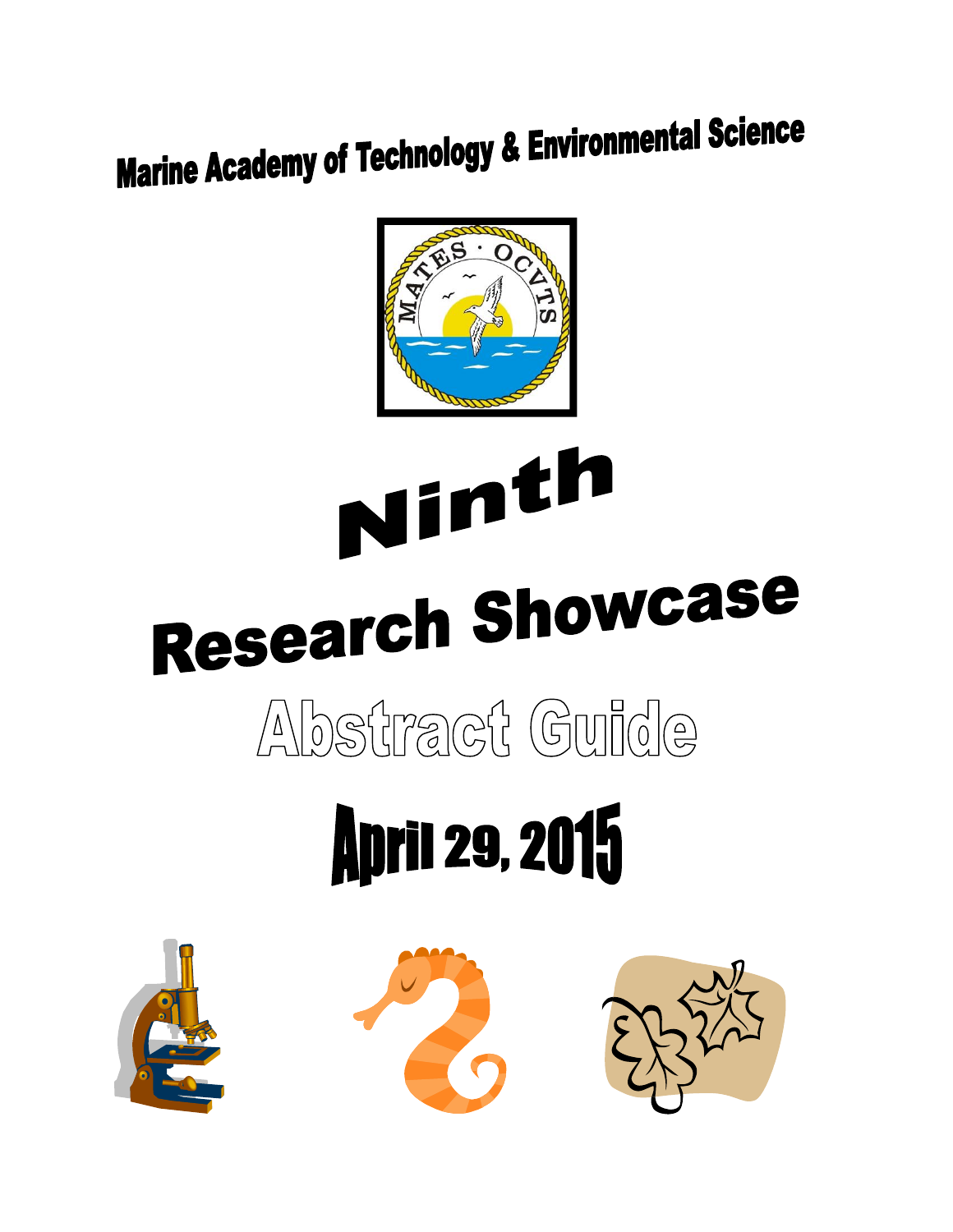**It is our ninth year of the MATES Research Expo! This was a great year for student research outside of MATES with 18 projects presented at the Delaware Valley Science Fair and seven posters presented at the Rutgers Junior Science and Humanities Symposium and Monmouth Junior Science Symposium. All freshmen and transfer students were required to conduct an independent experiment. Once completed, the students completed a poster culminating in the poster session on April 29, 2015. Many hours went into the projects as the first year MATES students will be presenting their posters. All posters will be displayed in alphabetical order of their last names in separate categories. They will also be judged based on their category.** 

**We would like to thank the students for their project presentations this year. The students worked hard and it will show in the following abstracts, and during the poster session. Thanks to the MATES Parent-Teacher-Student Organization that was generous in providing funds for materials for numerous projects. Also, thanks to the Fish Hawks for their contribution to our research program. We wish to thank our Ocean County Vocational Technical School Board of Education, Administration (Mr. Hoey, Ms. Weber-Loeffert, Mr. Frazee, and Ms. Carroll) and MATES Staff, especially Mr. Jason Kelsey and Mr. David Werner (both advisors), Mr. Michael Bixler, Mr. Brian Jones, Ms. Maryann Minnier, Ms. Mia Dill, Mrs. Kelly Kelsey, Mr. Adam Sprague (advisor), and Mr. Brian Coen who contributed to the success of the project. Also, thanks to Ms. Robyn Chiariello, Ms. Esther Gallacchio, and our wonderful maintenance staff for all of their support and assistance.** 

**Thanks to the parents who have contributed much time and effort in making the projects possible. Without their support, this research would not be possible. I would like to point out that this year's Research Class helped to organize the Expo, and a special thanks to senior Michael Signorelli for helping the young researchers for the outside fairs and the Expo. And, last, but not least, a very special thank you to all of our judges who volunteer to provide our students with constructive feedback about their projects. We greatly appreciate your time and expertise in making the 2015 MATES Research Expo a true success.** 

 **Congratulations to all of the students listed in this guide.** 

**Sincerely,**

John Wrock

**John Wnek, supervisor, Science and Research**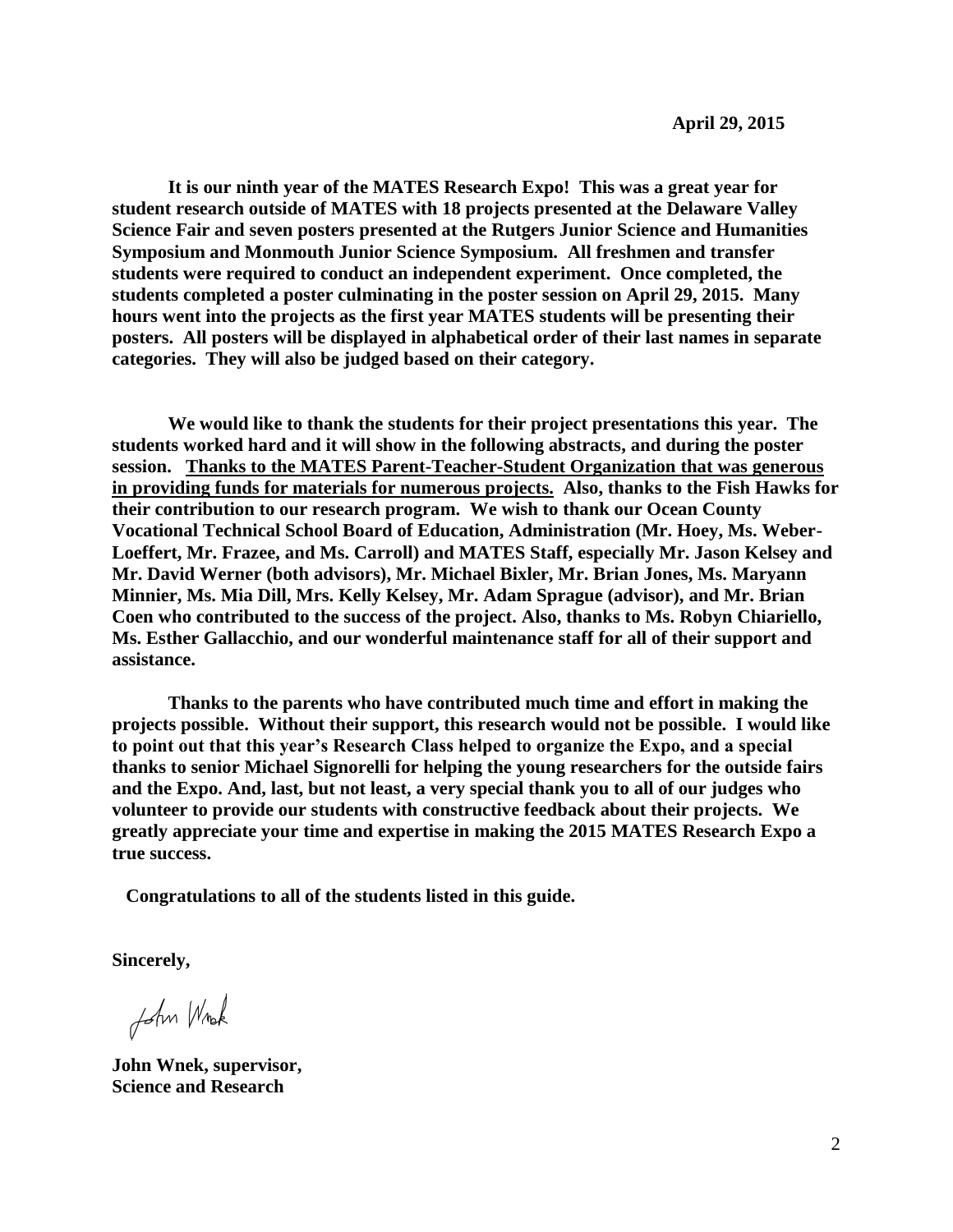## **TABLE OF CONTENTS**

| <b>CATEGORY</b>                      | <b>PAGES</b> |
|--------------------------------------|--------------|
| <b>BEHAVIORAL AND SOCIAL SCIENCE</b> | $4 - 6$      |
| <b>BOTANY</b>                        | $7 - 10$     |
| <b>EARTH AND SPACE SCIENCE (ESS)</b> | $11 - 13$    |
| <b>ENGINEERING AND CHEMISTRY</b>     | $14 - 15$    |
| <b>ENVIRONMENTAL SCIENCE</b>         | $16 - 19$    |
| <b>HEALTH AND NUTRITION</b>          | $20 - 22$    |
| PHYSICAL SCIENCE                     | $23 - 25$    |
| <b>TECHNOLOGY AND ENGINEERING</b>    | $26 - 28$    |
| <b>ZOOLOGY</b>                       | $29 - 31$    |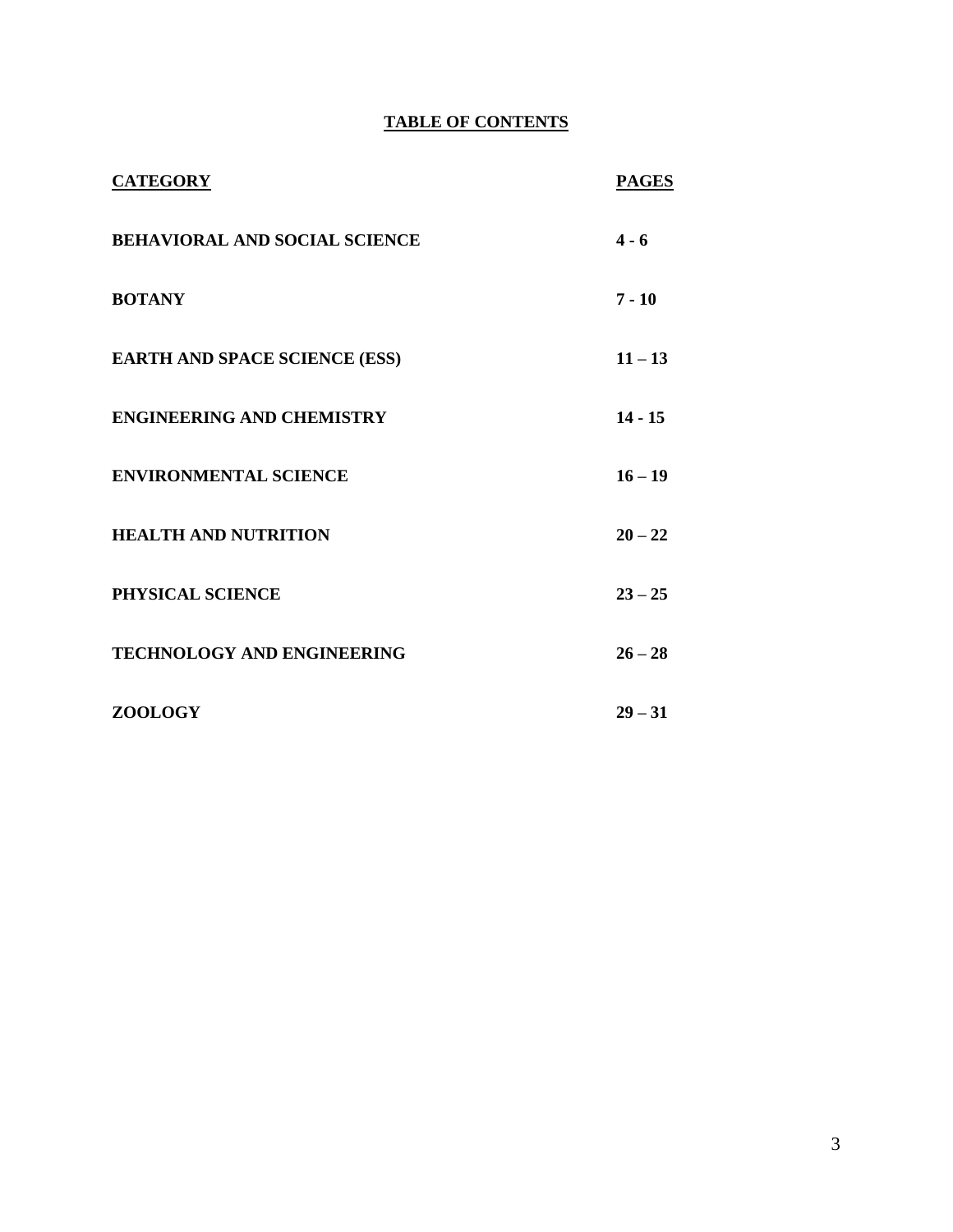### **BEHAVIORAL AND SOCIAL SCIENCE**

### **101. WEATHER AND ITS IMPACT ON THE NEW YORK STOCK EXCHANGE**

Andrew Chinique, Block 3 Science Class, Marine Academy of Technology and Environmental Science (MATES), Advisor: Mr. Kelsey

Stock investors are always looking for new ways to get an edge over their competitors. One possible method for predicting the rise and fall of stock prices is based on the weather. In this experiment, weather data (temperature and barometric pressure) was collected daily, along with the closing price percent of change for the three major indexes in the New York Stock Exchange -- Dow Jones Industrial Average, NASDAQ, and S&P 500. This data was compiled into a table, and subsequently into a chart, to observe any correlations in the data. Upon examination of the data it was determined that there is a correlation between temperature and the daily closing price; when temperature dropped or increased, the closing price of each index would rise or fall in accordance with this. There was no significant correlation between barometric pressure and closing price. The data shows that investors are more willing to buy stocks in colder weather than they are in warmer weather.

### **102. POPULAR HOROSCOPES AND THE "BARNUM EFFECT"**

Gabiella Ignacio, Block 1 Science Class, Marine Academy of Technology and Environmental Science (MATES), Advisor: Mr. David Werner

Billions of people worldwide check newspapers or online websites to read their daily horoscope, a forecast of their future based on their zodiac sign. Zodiac signs are "scientifically" derived from the relative positions of the stars and planets at the time of a person's birth. Many people turn to their horoscope for advice or outlook on how they should live their lives. This is called the Barnum effect –the validation in which a person finds personal meaning in statements that could apply to many people. An experiment was conducted to test the Barnum effect on high school students, ages 14 to 15, and to determine if gender or zodiac sign affects the outcome. A general daily horoscope was given to each participant and asked for the relevance of that horoscope to his or her daily life on a scale of 1 to 10. A second survey asked the participants to read a personality description based on their zodiac sign and rate it on a scale of 1 to 10 on how accurate the description is to them. It was discovered that females rated both the daily horoscope and personality description higher than males. For the personality description based on zodiac sign, those with the sign Capricorn had more of a connection to their description while those with the sign Libra had the most disconnect with their description.

### **103. FONTS FANTASIA**

Andrew Pardes, Block 3 Science Class, Marine Academy of Technology and Environmental Science (MATES), Advisor: Mr. Dave Werner

Fonts are a vital part of any paper, assignment, or typed document, and the font that is being used can severely affect the effectiveness of the document, completely changing the mood of the paper. An experiment was conducted testing if fonts changed the comfort levels of the reader and legibility of the font depending on sex, age, and dominant hand. Four fonts were used: a sans font, a sans serif font, a script font, and a decorative font. In the end, generally speaking, the sans and sans serif fonts were the ones that participants felt more comfortable with, and also felt were the most legible. The decorative font was found, by far, the most difficult to read, and the font the general population felt was the least comfortable. While there were results font to font, the results basically stayed the same from sex to sex, age to age, and hand to hand, showing that while fonts do make a difference, it is not dependent on other variables. This can be related to modern studies on the male brain versus the female brain, and tied into the issue in society of sexism.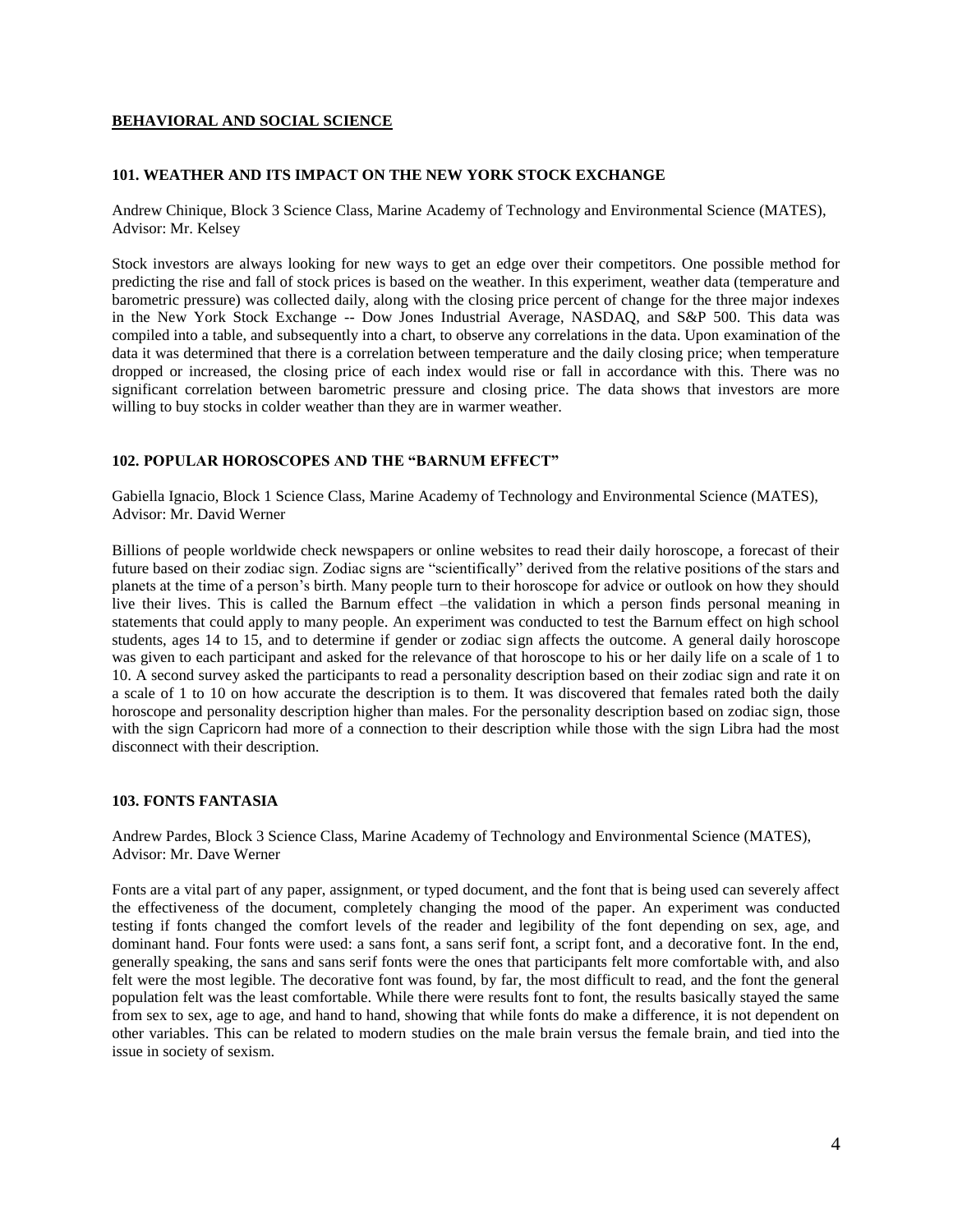### **BEHAVIORAL AND SOCIAL SCIENCE (CONTINUED)**

### **104. WILL PEOPLE CHOOSE TO READ AN ARTICLE WITH AN OPTIMISTIC HEADLINE OR A PESSIMISTIC HEADLINE?**

Zoë Peña, Block 4 Biology Class, Marine Academy of Technology and Environmental Science (MATES), Advisor: Mr. Jason Kelsey

People often say to each other that they prefer to hear good news rather than bad news. For example, somebody would probably prefer to hear that someone got into the college they wanted rather than about the actions of a terrorist group. However, the world today seems to be extremely focused on bad news about topics like ISIS, hate crimes, and other things that would be considered "bad news". Many studies have concluded that this is because people are generally attracted to bad news more than good news. This project was a study with the same goal. A survey was handed out to students; it had ten questions and each had two headlines for students to choose from one optimistic, one pessimistic. Students were asked to pick which headline they would rather read out of the two for each of the ten questions. However, the data had very mixed results. Some questions suggested optimistic headlines were favored, others suggested pessimistic headlines were favored, and some were roughly even with results. With mixed data, it was impossible to make a definite conclusion.

### **105. AN AGE COMPARISON OF WHETHER OR NOT MEDIA INFLUENCES PEOPLE'S PERCEPTIONS OF WORDS**

Keidon Roettger, Block 3 Science Class, Marine Academy of Technology and Environmental Science (MATES); Advisor: Mr. Jason Kelsey

In the United States, the media has a massive influence on how Americans perceive certain topics. This is due to constant bombardment on the public's subconscious psyche. A study was conducted, testing how different age groups interpret specific "buzz-words" commonly found in the media today. Fifty participants, 25 under the age of 20 and 25 over the age of 20, were given a list of 20 words, and asked to record how each word made them feel. With an extreme variety of responses, there was no clear-cut discovery overall. However, specifically for "Soldier/Terrorist", both age groups thought of "Soldier" to be a generally positive term, and "Terrorist" to be a strictly negative term. As well as this, it was found that for "Democrat/Republican", participants under the age of 20 were generally un-opinionated for these words, while participants over the age of 20 had strong opinions for both words.

### **106. COMPARISON OF READING MATERIALS: ON SCREEN VS. PAPER**

Sadie Wolfarth, Block 3 Science Class, Marine Academy of Technology and Environmental Science (MATES); Advisor: Dr. John Wnek

Because of the rapidly advancing technological age, the ways in which we read are changing. While many scientists have taken notice of this change and have begun investigating the effects of reading by electronic means, their findings are mostly inconclusive. Those that did obtain results favored paper to screen. This research was conducted to see whether more textual mistakes are identified while reading on paper or on a screen. Three age groups were established including ages 14-18, 30-45, and 65-80, and there were twenty subjects per age group. Each age group was divided in half, so ten participants read a passage with textual mistakes on the computer and the other ten read the same passage on paper. They were then asked how many errors of each type they saw. The results concluded that the age group from 65-80 performed significantly worse on the questions after reading the passage on the computer. This can be attributed to the reader having a lack of manipulation or control of the article.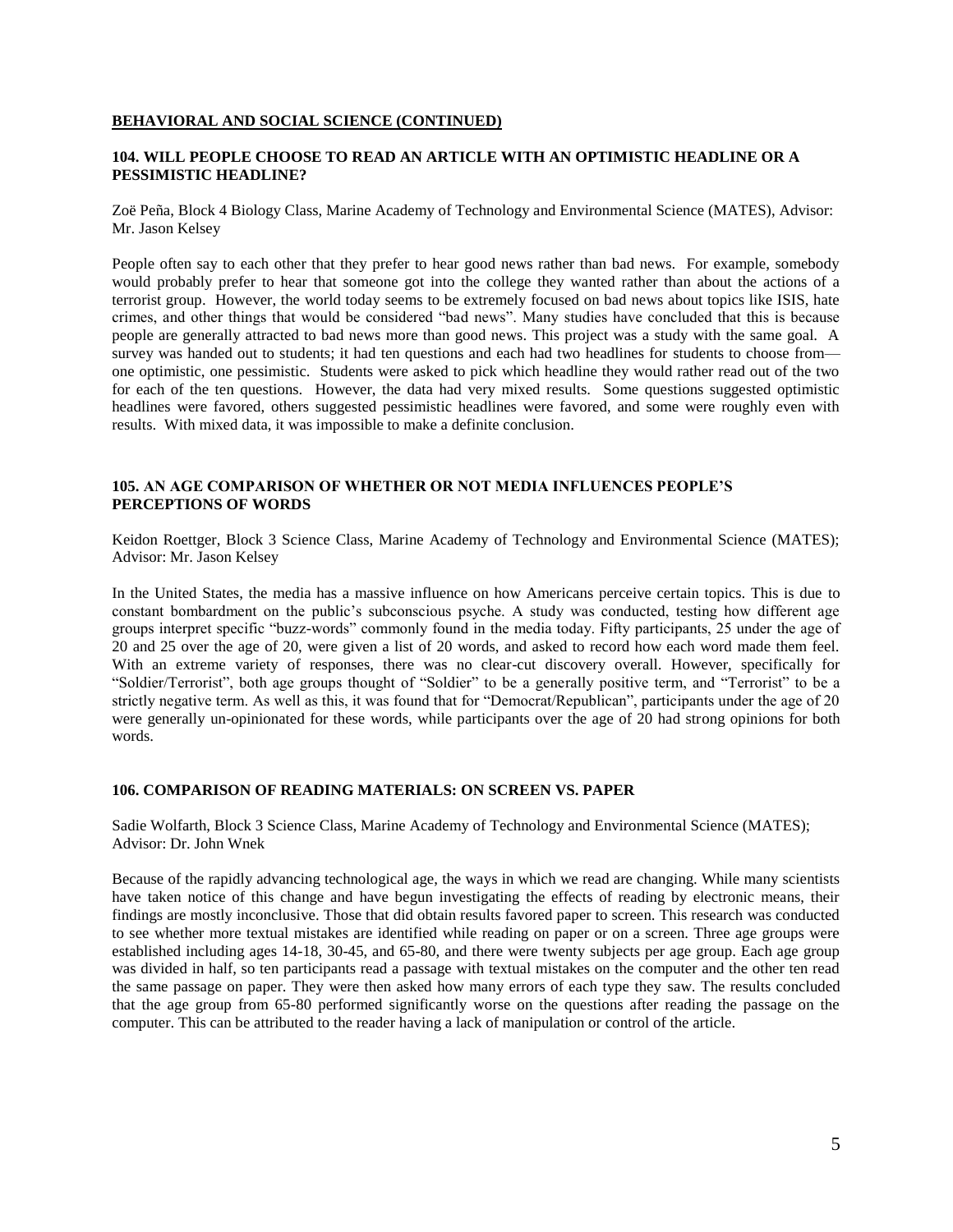### **BEHAVIORAL AND SOCIAL SCIENCE (CONTINUED)**

### **107. DO DIFFERENT ACTIVITIES AFFECT TIME PERCEPTION IN HUMANS?**

Tim Zheng, Block 4 Science Class, Marine Academy of Technology and Environmental Science (MATES), Advisor: Mr. Dave Werner

People perceive time in multifarious ways based on activities performed. A test was conducted to see if different activities affected the way people perceive time. Each person had to perform a task and was told to estimate the amount of time that passed since they had begun the task. It was concluded that activities do have an effect on human time perception; however, each person tested perceived time differently. When performing a task that is perceived as more enjoyable, or wherein one feels more pressure, the person usually thinks that time is passing quicker. When the task is perceived as boring or tedious, people tend to get distracted and think that time is passing slower. Overall, activities do affect the way that people perceive time.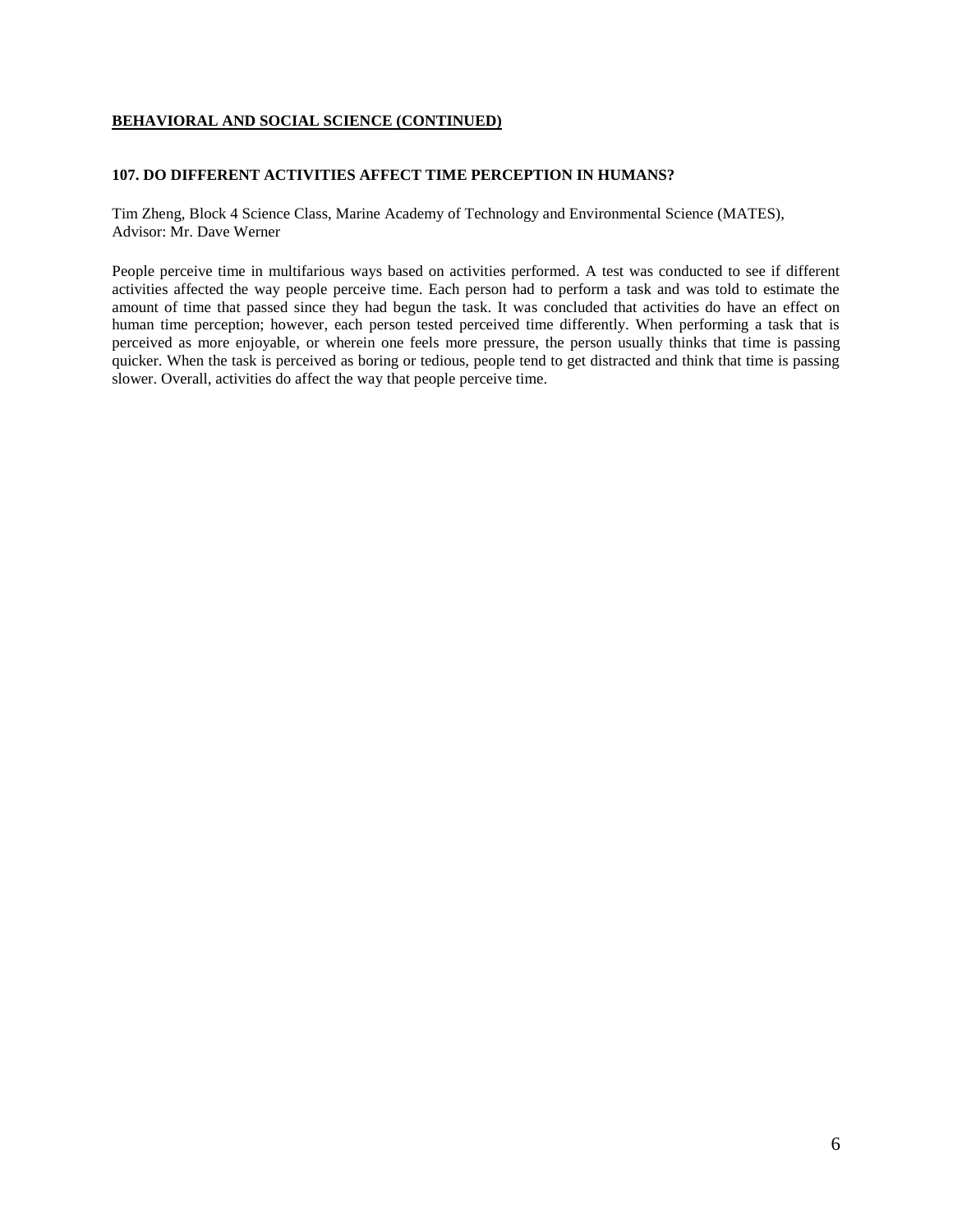### **BOTANY:**

### **201. EFFECT OF ELECTROMAGNETIC RADIATION ON PLANT GROWTH**

Matthew Anderson, Block 1 Science Class, Marine Academy of Technology and Environmental Science (MATES); Advisor: Dr. John Wnek

Electromagnetic radiation is used constantly in our daily lives. Where ever we go we are always exposed to several forms of electromagnetic radiation; does this affect living organisms? The purpose of this project was to discover if different forms of electromagnetic radiation affect plant growth. In the project four plants and a control plant were isolated in their own faraday cage to prevent any outside disturbances of other electromagnetic radiation from affecting the plants. A television ( $\approx$ 64MHz), Wi-Fi router (2.4GHz), infrared light ( $\approx$ 28THz) and black light (≈10PHz) were each placed inside a faraday cage with each plant along with a grow light. Over a period of one month each plant was subjected to the electromagnetic radiation being emitted from the device in its cage. During this time each plants growth and chlorophyll levels were measured. The experiment concluded that electromagnetic radiation when exposed directly has a negative affect towards the plants growth.

### **202. HOW DOES ACID RAIN AFFECT THE STOMATAL DENSITY OF PLANTS?**

Lily Brouder, Block 1 Science Class, Marine Academy of Technology and Environmental Science (MATES), Advisor: Mr. Jason Kelsey

The problem of acid precipitation and its effect on the botanical world has been plaguing scientists for decades. Acid precipitation occurs when airborne pollutants mix with atmospheric moisture to form rain that has a lower pH than normal. The goal behind my research was to find how acid precipitation affected plants' stomatal density. Stomata are the porous openings on the underside of a leaf used for carbon dioxide-oxygen exchanges. I had three pothos plants, each labeled A, B, or C, and watered them with solutions of varying acidities. I predicted that by the end, Plant A, which was watered with a neutral solution of distilled water (7.0 pH), would have the highest stomatal density, and Plant B, which was watered with a solution similar to acid rain (4.3 pH), would have the lowest stomatal density. However, Plant A's stomatal density was very close to that of Plant C, which was watered with a natural rain-like solution (5.3 pH). Ultimately, Plant C had the highest stomatal density and Plant B had the lowest, showing that acid rain does affect the stomatal density of plants.

### **203. EFFECTS OF DIFFERENT WATER TREATMENTS ON A PLANT'S GROWTH**

Allison Cameron, Block 4 Science Class, Marine Academy of Technology and Environmental Science (MATES), Advisor: Mr. Werner

Typically a common airy houseplant, such as umbrella trees (*Schefflera arboricola*), would be watered with tap water, but the tap water they are watered with may not be as pure as one believes. Tap water can be exposed to electromagnetic radiation from ultraviolet (UV) sources and microwaves. There was a debate as to whether the tap water used to water plants can have an effect on the vertical and horizontal growth of plants. A lab was conducted to test the vertical and horizontal growth of umbrella trees (*Schefflera arboricola*). Fifteen umbrella trees were used for this experiment. The tap watered plants showed increasing growth and a strong body. The distilled watered plants, unlike the original hypothesis, significantly decreased in growth and health. As was originally speculated, the microwaved watered plants ultimately decreased in growth and health. At the end, it was determined that the nutrients in the tap water caused those plants to grow, the lack of nutrients in the distilled water caused those plants to die and the deformed molecules in the microwaved water did not fully supply water to feed the plant.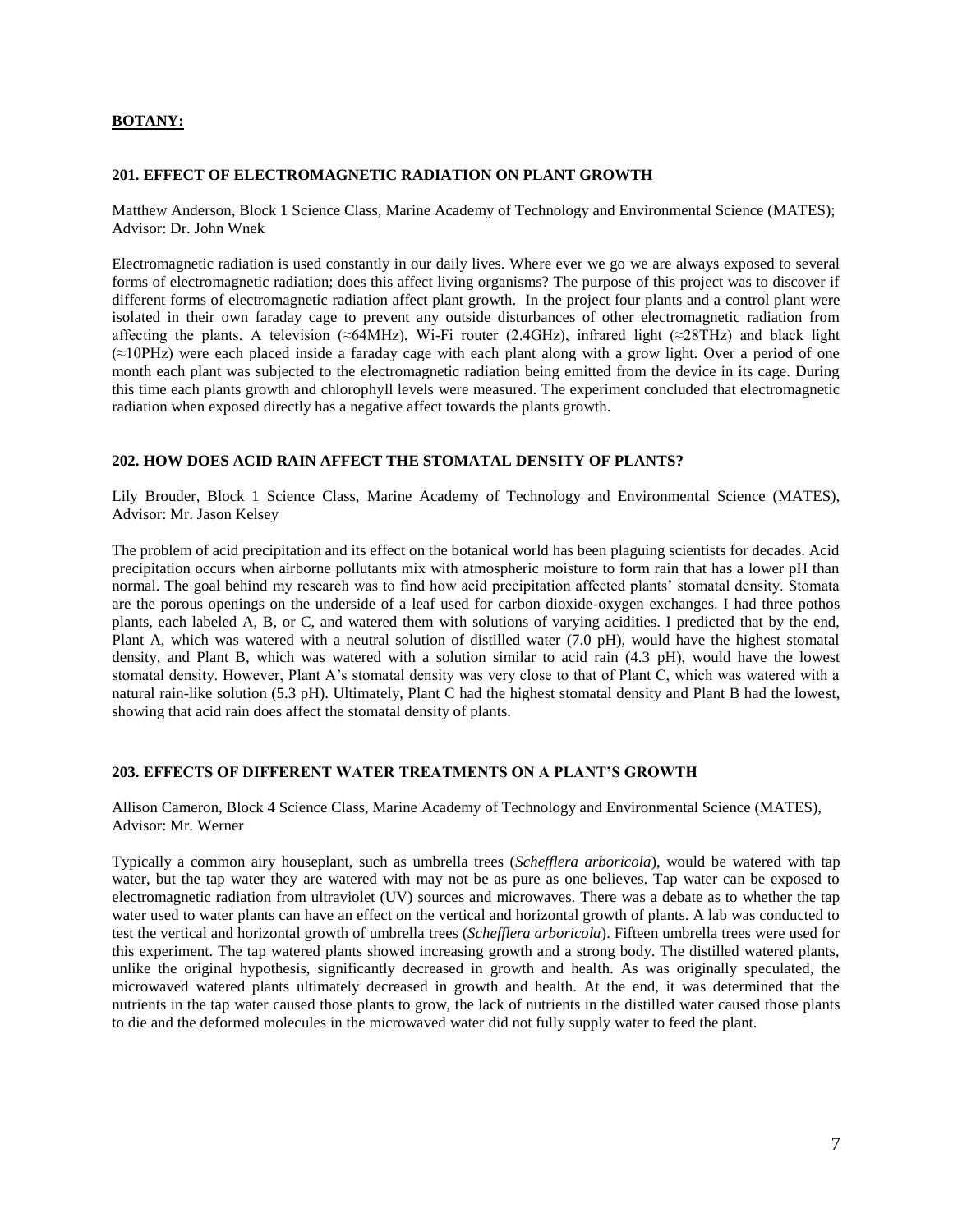### **BOTANY (CONTINUED):**

### **204. HOW MUCH SALT CAN THE COMMON CABBAGE PLANT WITHSTAND?**

Jerry Cheng, Block 3 Science Class, Marine Academy of Technology and Environmental Science (MATES), Advisor: Mr. Jason Kelsey

Soil salinity is a large factor when growing and planting crops. The soil salinity can decrease the water intake of plants, and interfere with the uptake of essential nutrients needed for a crop to grow. Factors that can affect soil salinity include the natural amount of salt found in the planting region's soil, the amount of fertilizers applied, and any irrigation system. This study was conducted to determine how much salt an average cabbage plant can withstand to pass its initial germination stage. Varying amounts of salt was added to different cups containing the same amount of soil. The salt content was calculated and cabbage seeds were added to each cup. Every two days, the samples were watered regardless of any outside factors. After a few weeks, all of the seeds in the cup samples that had soil salinities below about 2 dS/m had germinated to some degree and the seeds in the cup samples having above that 2 dS/m had not germinated. It was hypothesized that the cabbage plant, being a commonly grown mass produced vegetable, would be able to withstand salt contents of over 3 dS/m. The cups with salt content closer to 0 had cabbages that grew much more than cups with salt contents closer to the limit.

### **205. WHY LEAVES ARE NOT FALLING OFF DECIDUOUS TREES**

Erika Holowka, Block 3 Science Class, Marine Academy of Technology and Environmental Science (MATES), Advisor: Mr. Jason Kelsey

Deciduous trees lose their leaves every year when the seasons become unfavorable. The release of hormones when the temperature drops and the shortened day length causes the formation of abscission cells. The cells weaken the connection between leaf and branch, causing the leaves to fall off. However, it seemed leaves were staying on the trees well into the winter. The effects of dry soil causing marcesence, or if it is an adaptation, have been investigated; however, it was investigated how day length may be a factor. Species such as *Quercus alba, Quercus marilandica*, and *Sassafras albidium* were studied at three locations with varying distances from developed areas such as towns with a population of about 20,000. It was hypothesized that trees closer to developed areas would hold their leaves longer because the trees are tricked into thinking the days are still long, therefore not releasing hormones at the proper time. Location one was about ten miles away from development, and all the leaves dropped by January. Location two was about two miles away from development, and all the leaves dropped by February. Location three was zero miles from development and almost all the leaves dropped by March. This shows that trees closer to more developed areas hold their leaves longer. The light pollution emitted from the towns make the days seem longer, making trees hold their leaves for a longer amount of time.

### **206. WHAT FERTILIZER HAS THE GREATEST EFFECT ON THE RATE OF ALGAE GROWTH?**

James Meyer, Block 1 Science Class, Marine Academy of Technology and Environmental Science (MATES), Advisor: Mr. David Werner

The purpose of this experiment was to see which group of algae sample's growth was affected by the fertilizer the most. The fertilizers used in this experiment were, Jack's Classic Professional Water Soluble Plant Food, Scotts Turf Builder Lawn Food, Miracle Grow, and All Purpose Water Soluble Plant Food. The final set of samples was the control set which used no fertilizer. Four rows of three glass jars were set up in front of a UV lamp which was used to further grow the samples indoors. Every other day the row that was previously in the front was rotated to the back and 0.5 tbs of each fertilizer was added to their respective glass. The experiment showed that the control group of no fertilizer did over ten times better than the groups with fertilizer, which seemed to hinder the growth of the algae. This experiment shows that the fertilizer and its supposed algae growing chemicals have failed to live up to their reputation of being algae growth enhancers because the control group grew at a much faster rate. To further this experiment, a more effective way of exposing the sample sets to the UV lamp could be used.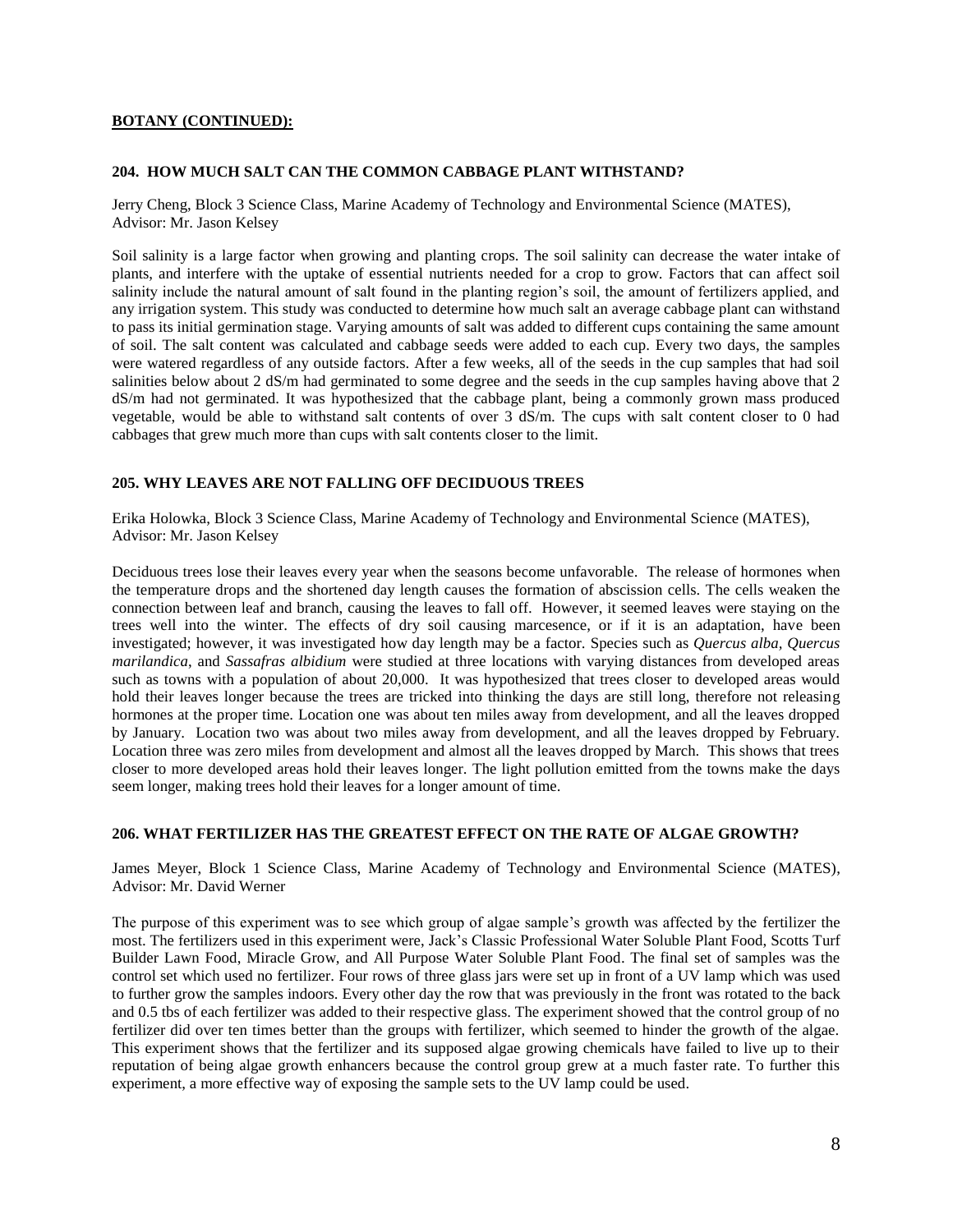### **BOTANY (CONTINUED):**

### **207. THE EFFECT OF WATER PURITY ON THE GROWTH OF PLANTS**

Carter Mishura, Block 1 Science Class, Marine Academy of Technology and Environmental Science (MATES), Advisor: Mr. Werner

In order to grow successfully, plants require nutrients, sunlight, and water. In this experiment, distilled water and tap water were used to test the effect of water purity on plant growth. Eight marigold plants were monitored over the course of four weeks, half receiving distilled water, and the other half receiving tap water. Each plant received the same amount of water, and an equal amount of sunlight to each other plant. The experiment found that each day, when taking the average of each plant's height, every single time the tap water plants had grown larger, or were larger, than the plants watered with distilled water. It can be concluded that the lack of nutrients in the water were a key factor in the growth disparity between the two sets.

### **208. ARE PLANTS GROWN IN AN AQUAPONICS SYSTEM MORE NUTRITIONAL FOR CONSUMPTION THAN PLANTS GROWN IN SOILS?**

Logan O'Donnell, Block 3 Science Class, Marine Academy of Technology and Environmental Science (MATES), Advisor: Dr. John Wnek

Aquaponics is not a new practice, but recently it has been gaining popularity in the eyes of many farmers and even gardeners. By combining both fish and radishes in a symbiotic relationship, and growing more radishes in soil, I will determine which growing method provides the healthiest and most nutritious plant. To do this, I set up my own aquaponic system, using goldfish bought at a local pet store, and a separate pot filled with soil. Radishes were planted at the same time in both setups. When they finished growing, I harvested both plants and tested them for chlorophyll content, vitamin c content, average plant height, and leaf size. With testing complete, the results showed that the radishes grown in the aquaponic system were taller, had larger leaves, had a higher chlorophyll content, and contained more vitamin c. This information shows that the plants grown in aquaponics are both healthier and more nutritious for consumption.

### **209. WHAT ARE THE EFFECTS OF XENOBIOTICS ON PLANTS?**

Alaina Pobok, Block 4 Science Class, Marine Academy of Technology and Environmental Science (MATES), Advisor: Mr. Jason Kelsey

Everyday people do not properly dispose of unused xenobiotics, such as acetaminophen and ibuprofen, causing xenobiotics to make their way into the environment. For example, throwing them in the trash, flushing them down the toilet, or washing them down the drain can cause them to get into undesired locations. Xenobiotics can cause damage to ecosystems and can get into the water supply. These medications in the water supply can affect human health. For this project, the color ratios of typical house plants, Philodendron (*Philodendron scandens),* were examined on Microsoft Paint. Nine plants were used and were watered with two types of xenobioticsacetaminophen and ibuprofen, with three concentrations of each, along with just regular tap water. All plants were watered with forty milligrams of their assigned concentrations once a week in a location with moderate sunlight. This experiment had lasted nine weeks, with the plants constantly growing, without any implications.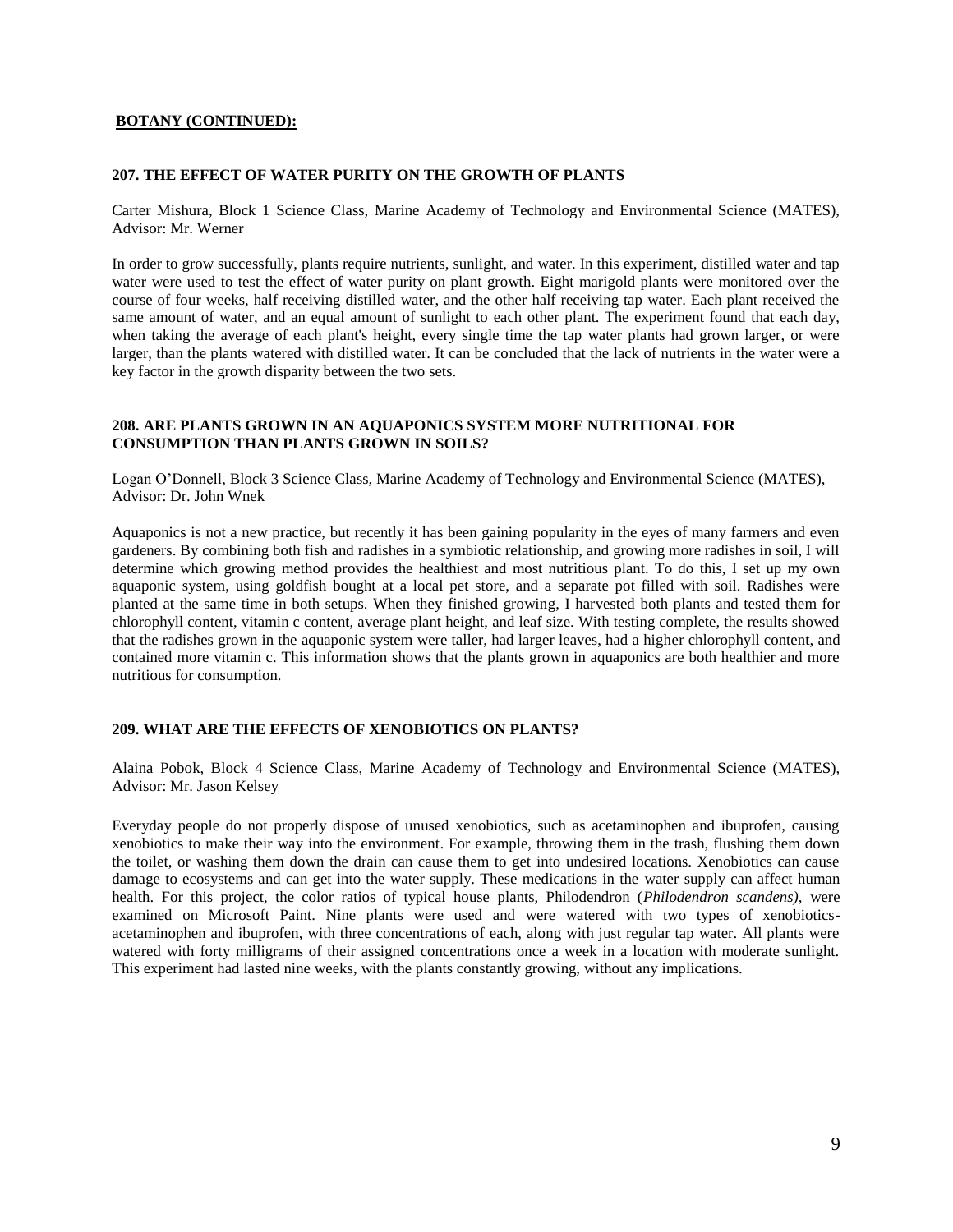### **BOTANY (CONTINUED):**

### **210. HOW OCEAN WATER AFFECTS TERRESTRIAL PLANT GROWTH**

Samantha Testa, Block 1 Science Class, Marine Academy of Technology and Environmental Science (MATES); Advisor: Mr. Jason Kelsey

After Hurricane Sandy, thousands of homes along the East Coast of the United States were ruined. An experiment was conducted to observe how home-grown plants - plants with little tolerance for salinity - would grow with the factor of salt water. Four containers of plain organic backyard soil were set up in a room-temperature, well-lit room. Two of these containers were saturated with salt water taken directly from the Atlantic Ocean. The other two containers were left alone; no salt water was added. After all the water had absorbed into the soil or evaporated, seeds were planted in each of the four containers; eight groups of seeds in each container. They were watered every 2-3 days, and after 5 days, seedlings sprouted in the containers that were left untouched by salt water. The plants grew for approximately four weeks, and after this period was over, the seeds in the salt water container still hadn't sprouted at all, whereas the other plants were thriving. The salt water greatly affected the plants. It did not stunt the growth, but instead prevented growth altogether.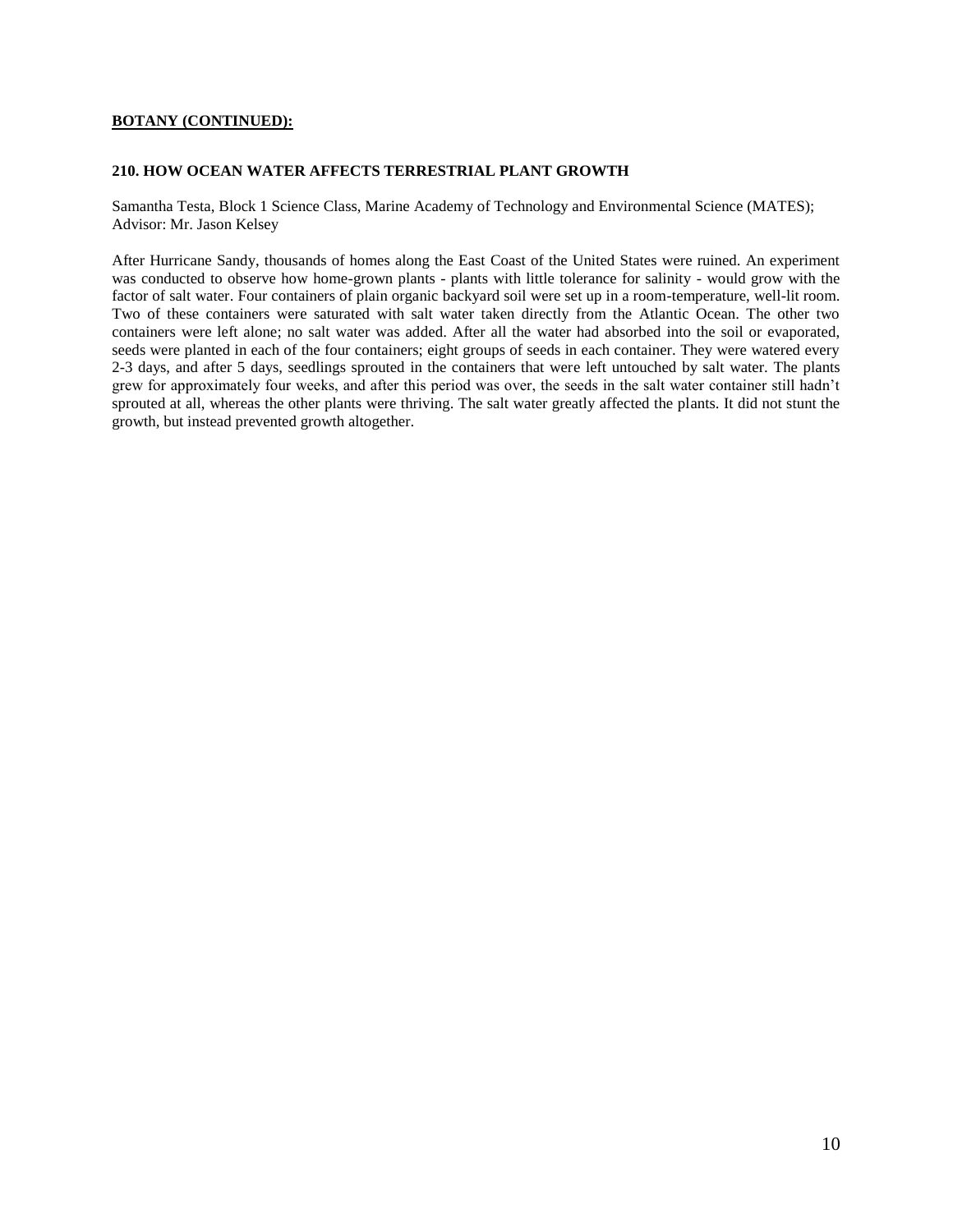### **EARTH AND SPACE SCIENCE:**

### **301. CORRELATION BETWEEN AVERAGE TEMPERATURE AND TOTAL PRECIPITATION, AND CLIMATE**

Julia Baginski, Block 4 Science Class, Marine Academy of Technology and Environmental Science (MATES); Advisors: Mr. Dave Werner and Dr. John Wnek

The El Nino Southern Oscillation Event (ENSO) is a weather phenomenon that occurs irregularly at about three to six year intervals. ENSO consists of two opposite phases: El Nino and La Nina. For the northeast United States, El Nino brings uncharacteristically wet and warm oceanic and atmospheric temperatures from October to March. This investigation's purpose is to contrast precipitation and average temperature totals for Ocean County, New Jersey during the 2014-2015 El Nino season to support the theory of climate change and global warming. After analyzing the trends in the collected data, it was discovered that the total precipitation amounts are increasing, as well as the average temperatures. This experiment proves that El Nino's are increasing in severity. Furthermore, this data strongly supports and confirms the theory of global warming and climate change.

### **302. COMPARISON OF WATER RETENTION BASINS IN THE BARNEGAT BAY WATERSHED**

Grace Cocanower, Block 4 Science Class, Marine Academy of Technology and Environmental Science (MATES), Advisor: Dr. John Wnek

Water retention basins are facilities that are constructed in permeable soil and provide temporary storage of runoff by allowing the water to permeate the soil surrounding it, and provide safety from floods to its surrounding inhabitants. Two factors that contribute to the basins' efficiency are soil compaction and their water penetration rate. However, the efficiency of local water retention basins is not known to the general public. To investigate this issue, an experiment was conducted on 10 water retention basins that are under 10 years of age, to collect information on the efficiency of a sample of the total amount of water retention basins in the Barnegat Bay watershed. The 10 water retention basins were then categorized into three categories (groups) depending on their area and then compared to each other and the other groups in order to get a basic understanding of how efficient the majority of the basins with similar area. It was found that the "D" group (large basins) had the most efficient water penetration times, followed by the "A-B" group (small basins) and the "B-C" group (medium basins) had the lowest soil compaction overall, followed by the "A-B" group. The results found that the different basin categories had their own individual strengths and weaknesses for a variety of reasons.

### **303. DOES A LANDFILL DECOMPOSE ORGANIC MATERIAL AT A FASTER RATE?**

Matthew DeLucia, Block 3 Science Class, Marine Academy of Technology and Environmental Science (MATES), Advisor: Dr. John Wnek

This study determined differences between a closed compost and open compost systems. The open compost would contain more organic material than the closed compost because it was hypothesized that the open compost would be able to keep the soil more moist than the closed compost. The experimenter tested the experiment by setting up an open compost and a closed compost in exactly the same conditions. Every month samples were taken from both composts and were tested for amount of organic material in the soil once every four weeks. This was done two times, and there was a base sample tested. In the end, the closed compost contained more organic material when the weather was warm but when the frigid temperatures of the winter came the closed compost lost its internal heat and was not able to support as much organic material in the soil. In the end, the hypothesis was proven wrong. If the open and closed composts were able to be held in warmer conditions then the results would be far more accurate.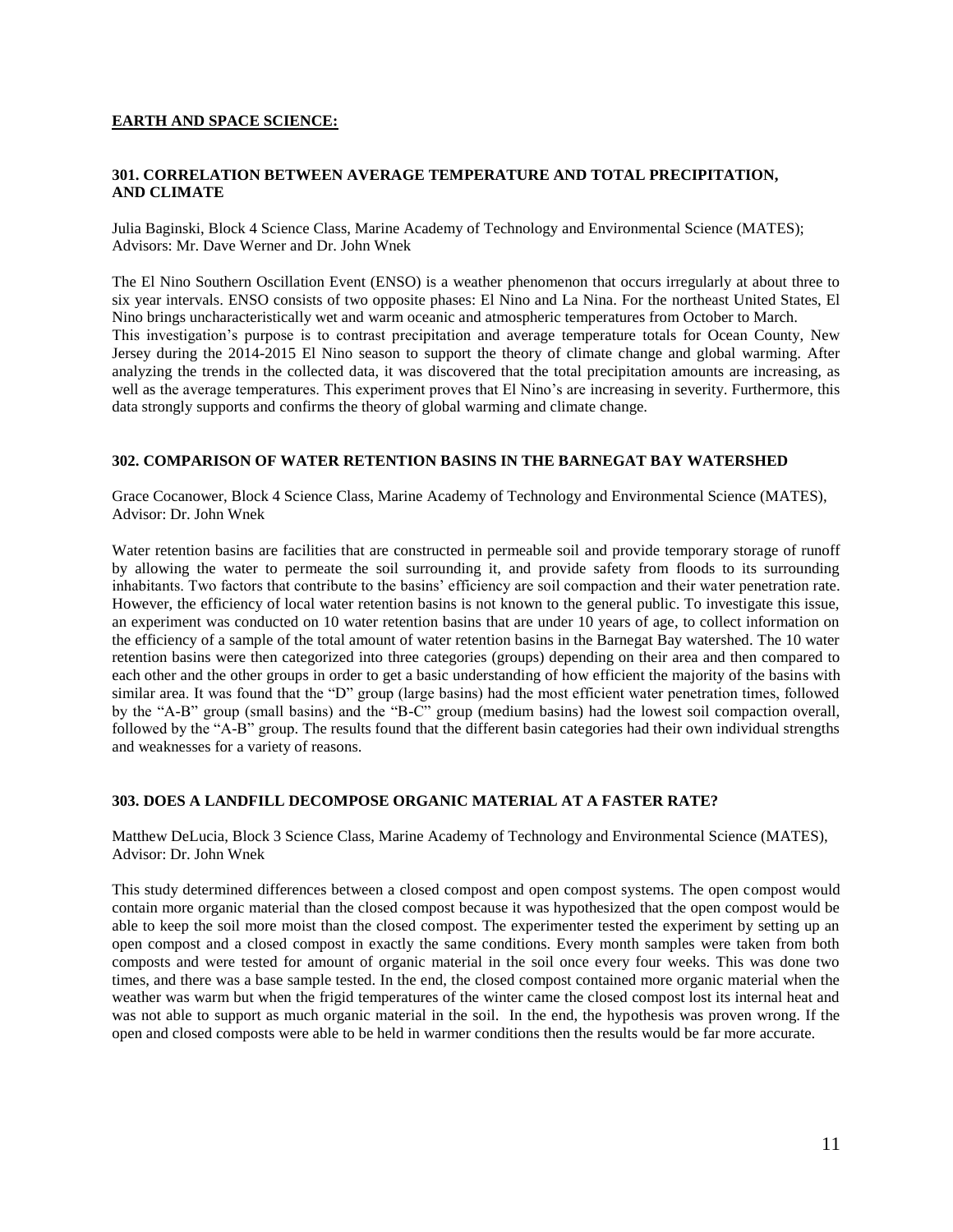### **EARTH AND SPACE SCIENCE (CONTINUED):**

### **304. THE EFFECT OF WORMS ON THE pH AND NITROGEN AVAILABILITY OF VARIOUS SOIL MIXTURES**

Max Gorlach, Block 3 Science Class, Marine Academy of Technology and Environmental Science (MATES); Advisor: Mr. Jason Kesley

The effects of worms on nitrogen availability and pH of various mixtures of soil and peat moss, straw, compost, and horse manure, as well as the effects the soil has on the worm's health were tested to determine how worms can positively affect their environment. Nitrogen availability is very important, because it helps plants and wildlife grow, and pH determines which plants can grow in certain areas. This is huge in agriculture, because many crops that are produced need these two components to be ready to harvest for human consumption. After the 30 day period of testing average weight, pH, and nitrogen availability in each of the 12 sample bins, it can be concluded that worms do have a positive effect on soil, but this varies with the type of mixture. Also, the worms grew as well, which was another positive sign. The changes were only very small, having the worms grow on average less than 0.5 g, but with a larger amount of worms, as well as more factors that affect these processes in real environments, it can be concluded that they have an even larger impact in the wild than in these controlled environments.

### **305. EFFECTS OF DIFFERENCES IN SOIL COMPONENTS ON LILY PAD DISTRIBUTION**

Will Levorse, Block 4 Science Class, Marine Academy of Technology and Environmental Science (MATES); Advisors: Mr. Dave Werner and Dr. John Wnek

It was observed that lily pads grow only in a certain area of Oakford Lake in New Egypt, New Jersey. A study was conducted to examine three aspects of soil samples from areas with lily pads and areas without lily pads to see any possible differences in the samples that could lead to the plant distribution. The samples were examined for organic matter content, pH levels and number of bacteria colonies. It was hypothesized that soils from areas with lily pads would have less organic matter and bacteria than those with lily pads. After examining the data, no significant differences (according to p value) were found in any of the three categories between the samples from lily pad areas and those not. However, some possible trends were examined. Samples from areas that did not contain lily pads tended to have a higher organic matter content and higher pH level than those that did have lily pads. Therefore, the hypothesis was partially proven although no correlation was found in the bacteria.

### **306. DO GEOMETRIC SHAPES AND SPIRALS APPEAR IN NATURE AS EVOLVED ADAPTATIONS OR AS THE STRUCTURAL RESULT OF OTHER FACTORS?**

Alexander McWeeney, Block 4 Science Class, Marine Academy of Technology and Environmental Science (MATES), Advisor: Mr. Jason Kelsey

Geometric Shapes, specifically those that are approximately regular, and spirals appear in nature in numerous places, including certain mollusk shells, honey combs, and compound eyes in insects and other arthropods. Now, have organisms taken advantage of the properties of these shapes through evolution, or have other aspects of the organism caused these shapes to appear? For example, regular hexagons can easily be placed together in a way to produce an infinite field of them, so it would be logical if organisms evolved to make flat structures composed of many units have hexagon shaped units. On the other hand, one study suggested that the hexagonal pattern of honeycombs is a result of properties of the material used to make them, rather than because of the bees' intentions. In order to determine if the majority of geometric shapes and spirals occur as a result of evolution or other factors, a large group of samples was collected where each sample had a shape present in it. Then, what structure each shape or group of shapes was a part of was determined, and the samples were grouped according to what role the shapes in them were playing. Finally, this knowledge was used to do more research to gather enough information to make an educated judgment as to whether each shape or group of shapes appeared where it did as a result of evolution or as a result of other factors. It was concluded that these shapes don't appear specifically as results of evolution or as results of other factors; also, spirals had the most occurrences as the results of other factors.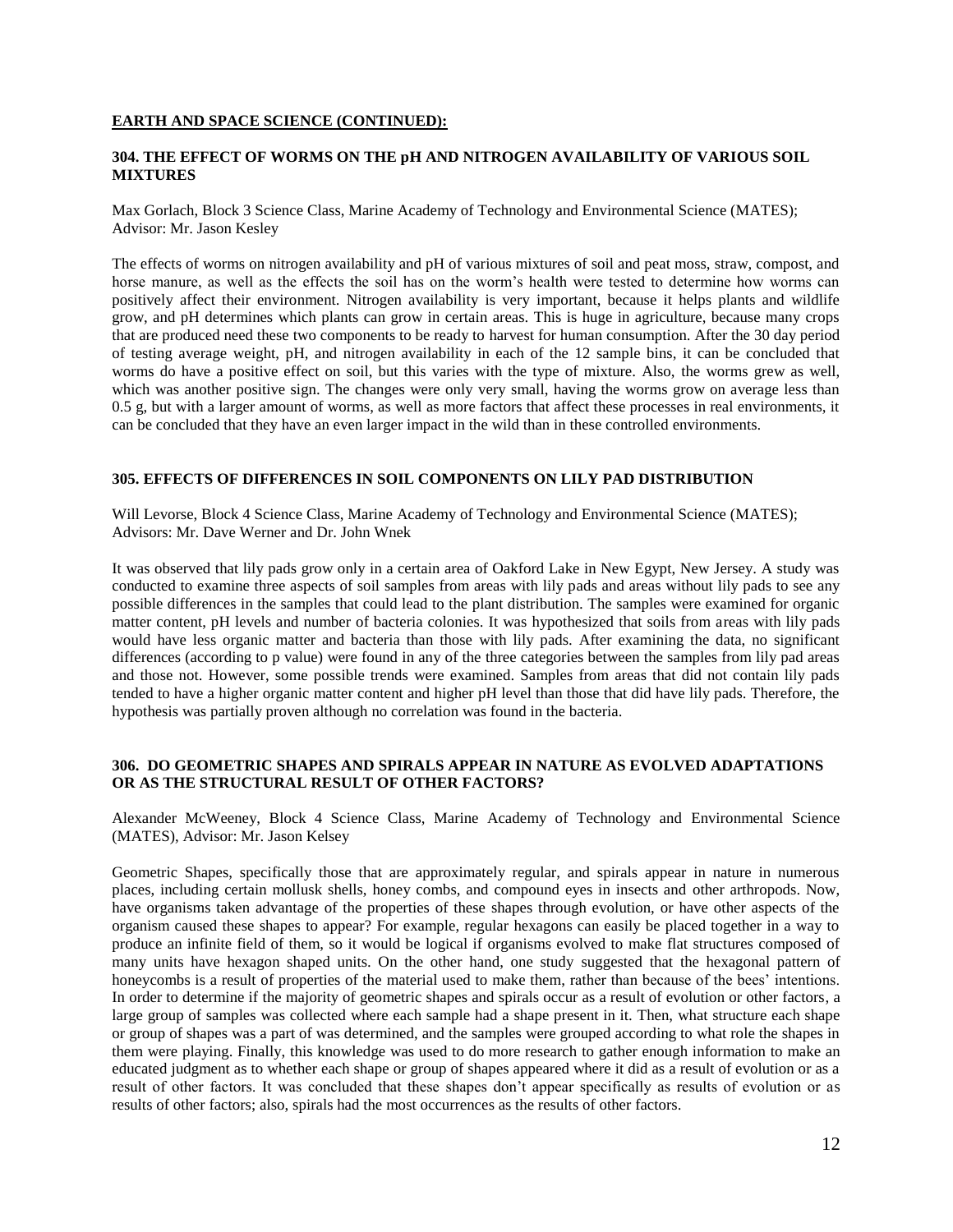### **EARTH AND SPACE SCIENCE (CONTINUED):**

### **307. THE JERSEY SHORE'S HISTORY THROUGH SEISMIC LINES**

Cassandra Meltsch, Block 4 Science Class, Marine Academy of Technology and Environmental Science (MATES), Advisor: Mr. Brian Jones

Seismic lines taken from offshore continental shelf locations can be utilized to determine the history and movement of sediment over time. Sediment is eroded and deposited by the rise and fall of the sea level as time progresses. To obtain seismic lines, seismologists send out ships to collect data using sound waves projected by air guns towed by the stern. The sounds are received by sonobuoys. Seismic lines were printed out from geomapapp to collect and organize this data. Unconformities and paleo-shelf-breaks on each seismic line were identified and color-coded in order to correlate them. Color-coding revealed the continuity of certain unconformities in the sediment layers. These traceable unconformities were then used to produce a map of their location. This, in turn, allowed the determination of relative age and the historical development of the continental shelves through changes in sea level.

### **308. IS NEW YORK OR PENNSYLVANIA MORE ACCURATE IN PREDICTING THE WEATHER OF PLACES SUCH AS NEW JERSEY?**

Jordan Murdock, Block 3 Science Class, Marine Academy of Technology and Environmental Science (MATES), Advisor: Mr. Jason Kelsey

For the average person, checking the temperature and the chance of precipitation for the week is a part of their daily routine; however many times the meteorologists make inaccurate predictions. There are no major weather stations in New Jersey, so New York City, New York and Pittsburgh, Pennsylvania stations are what is primarily used due to their close proximity. However two different states' stations means two contrasting predictions, so which one is more accurate at predicting New Jersey's weather; New York, or Pennsylvania's weather stations? Due to the fact Pennsylvania is closer to the area being tested, it was hypothesized that Pennsylvania's prediction would be more accurate. To test this hypothesis, the predicted temperature of a specific spot in New Jersey, which was Toms River, was recorded for the upcoming week every Sunday from the two stations in New York and Pennsylvania. The prediction of the chance of precipitation and its form were also recorded. Then, each day, a weather station which included a thermometer, rain gauge, and barometer located in Toms River sent the data to a tablet. The data was then transferred to an excel spreadsheet, adjacent to the original predictions to show the contrast of the forecast provided and the accurate weather. From this data, it was concluded that New York has a more accurate weather prediction for the weather of Toms River, NJ. Results showed that the New York station had more accurate weather predictions 43 out of the 77 days tested, and the Pennsylvania station had more accurate predictions 34 out of the 77 days tested. Since the New York station predicted the weather more accurately 56% of the time while the Pennsylvania station predicted the weather more accurately only 44% of the time, the hypothesis of Pennsylvania being more accurate was not supported.

### **309. THE CORRELATION BETWEEN WIND AND WEATHER**

Matthew Orlando, Block 3 Science Class, Marine Academy of Technology and Environmental Science (MATES) Advisors: Mrs. Michelle Colon and Dr. John Wnek

Weather is a phenomenon that we all experience every day and is made up of several factors including temperature, atmospheric pressure, wind and precipitation. Having the ability to accurately forecast weather several hours to several days before it occurs has many benefits in both business and social settings. In this study, meteorological data was collected and analyzed over a nine month period (June 2014 through February 2015) covering three meteorological seasons: summer, fall and winter. In each season, wind direction, wind speed, barometric pressure, and precipitation amounts were analyzed to see if wind speed and/ or direction correlated to temperature, changes in barometric pressure and rain amounts. When analyzing wind characteristics by season, there was some correlation between season, temperature and predominant wind direction. For example, the winter season had more days with winds coming from the north while the summer season had more days with winds coming from the south. However, when the data was analyzed to see if the days with higher wind speeds correlated to the days of larger pressure changes, no correlation was observed. Also, wind speed did not correlate to days of rain as compared with days of no rain.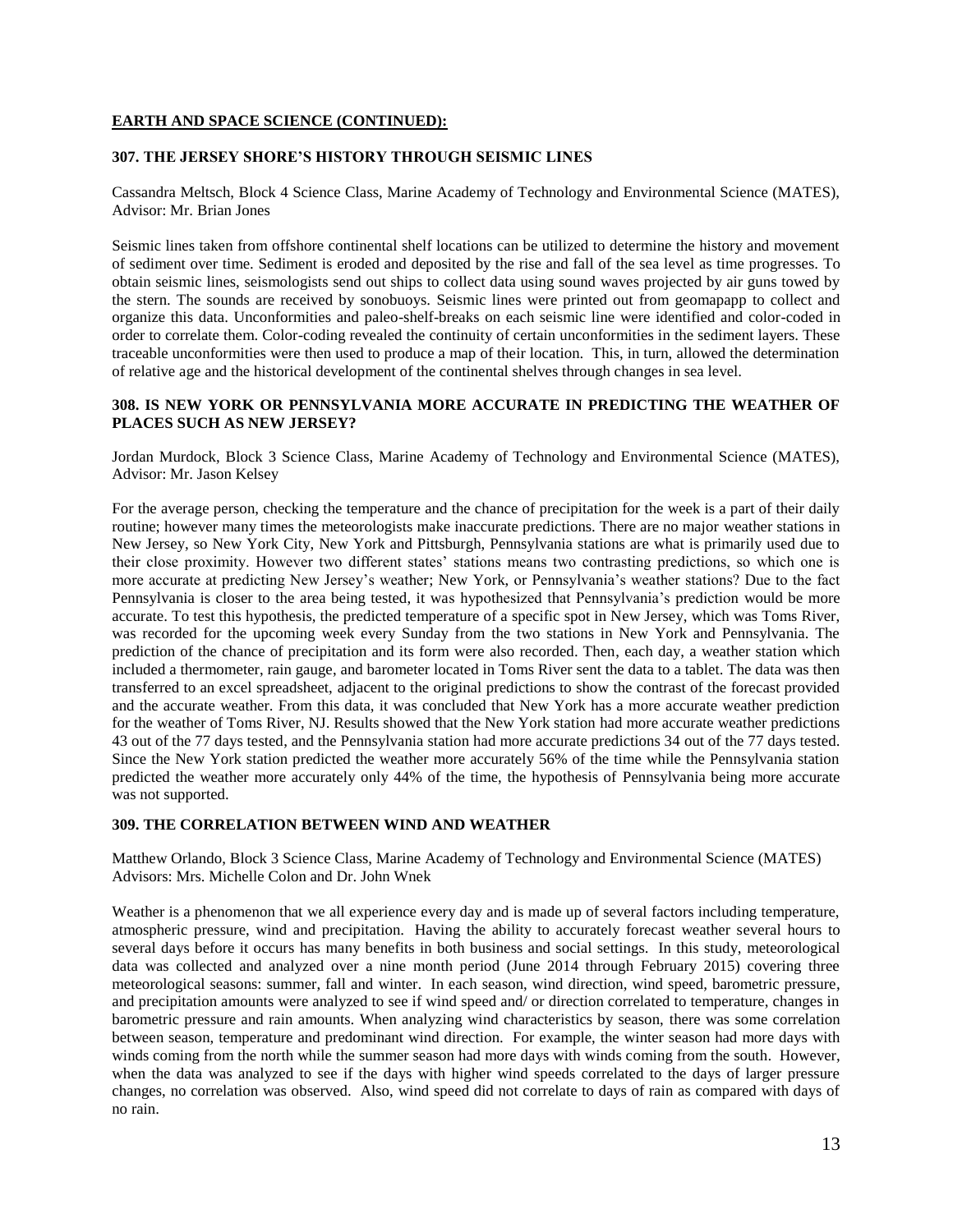### **ENGINEERING/CHEMISTRY:**

### **401. FIRE DURABILITY OF METAL GUSSET PLATE TRUSSES VERSUS FINGER-JOINTED TRUSSES**

Julianna Byrne, Block 1 Science Class, Marine Academy of Technology and Environmental Science (MATES); Advisor: Mr. David Werner

Around the world firefighters are risking their lives to save the lives of others, and many have died because of roof collapses. The main structure that holds up a roof is called a roof truss. An experiment was conducted to see whether metal gusset plate trusses or finger-jointed trusses would be the most ideal to use if a fire were to break out. Three finger-jointed trusses and three metal gusset plate trusses were tested. One at a time, each truss was placed over fire and timed until they broke, and therefore failed. It was discovered that finger-jointed trusses held up for the longest amount of time, and therefore are the most ideal to use. Once the wood charred underneath and around the gusset plate, the metal gusset plate trusses failed and collapsed; whereas, the adhesive had to melt and loosen in the fingerjointed trusses before they failed.

### **402. THE CORROSION RATES OF INTERIOR AND EXTERIOR NAILS WITH EXPOSURE TO WATER**

Keith Chinery, Block 4 Science Class, Marine Academy of Technology and Environmental Science (MATES), Advisor: Mr. Kelsey

Nails are exposed to a variety of interior and exterior environmental factors. This study focuses on such exposures. Initially, only interior nails were tested to determine how quickly they corroded and lost mass. However, after realizing that enough data would not be collected, exterior nails were added to the mix of test subjects. The nails tested were categorized in two ways: exterior and interior. The four types of exterior nails were: (1) Hot Dipped Galvanized nail, (2) Aluminum Trim White nail, (3) Roofing nail, and (4) Bright Common nail. The four types of interior nails were: (1) Wire nail, (2) Weather Strip Nail, (3) Escutcheon Pin, and (4) Molding Nail. The nails were driven into 4 different trees near a lake, so that they would be in a waterfront environment. This provides a similar environment to that of a waterfront property home, such as a lake house or a beach house. Total corrosion was measured in mass change (g), no matter how insignificant the change was. The interior nails were found to corrode much more quickly than the exterior nails, as expected. This is because they are meant to be installed inside of homes where they are not constantly exposed to a harsh environment or any water environment. It was found that only one exterior nail, the Bright Common nail, was corroded (within one day). This is because the nail is meant to hold together pieces of frame together in the structure of the home. The final discovery was that interior nails reach a point where they no longer corrode and lose mass because of the core of the nail. The materials used on the inside of interior nails are similar to the materials (stainless steel) used in most of the exterior nails. Overall, exterior nails should be used all over a house, as they do not corrode nearly as quickly and are more stable for safety in waterfront homes.

### **403. DOES HEAT RESISTANT PAINT FORM A FIRE BARRIER ON INSULATION?**

Luke Fennimore, Block 4 Science Class, Marine Academy of Technology and Environmental Science (MATES), Advisor: Mr. Jason Kelsey

The fire resistance of insulation has been a problem for years causing unwanted house fires which can cause deaths. Some people believe that heat resistant paint could prevent house fires once applied to insulation. To determine if heat resistant paint could really prevent a devastating house fire, melamine foam insulation was gathered and half of the samples were coated four times with heat resistant paint. They were then tested using a blowtorch to heat up the substance and a high temperature heat gun to examine the ignition point of the substance. The data was then collected and analyzed leading to an unusual occurrence. When using the heat resistant paint the insulation stayed on fire without fully burning through. The non-coated samples instantly went out once the high temperature flame was removed from the surface. From the experiment it was decided that the heat resistant paint actually sustained the flame on the surface which would allow other fires to start. This helped conclude that the heat resistant paint would assist the house fire by spreading it throughout the house at a higher speed.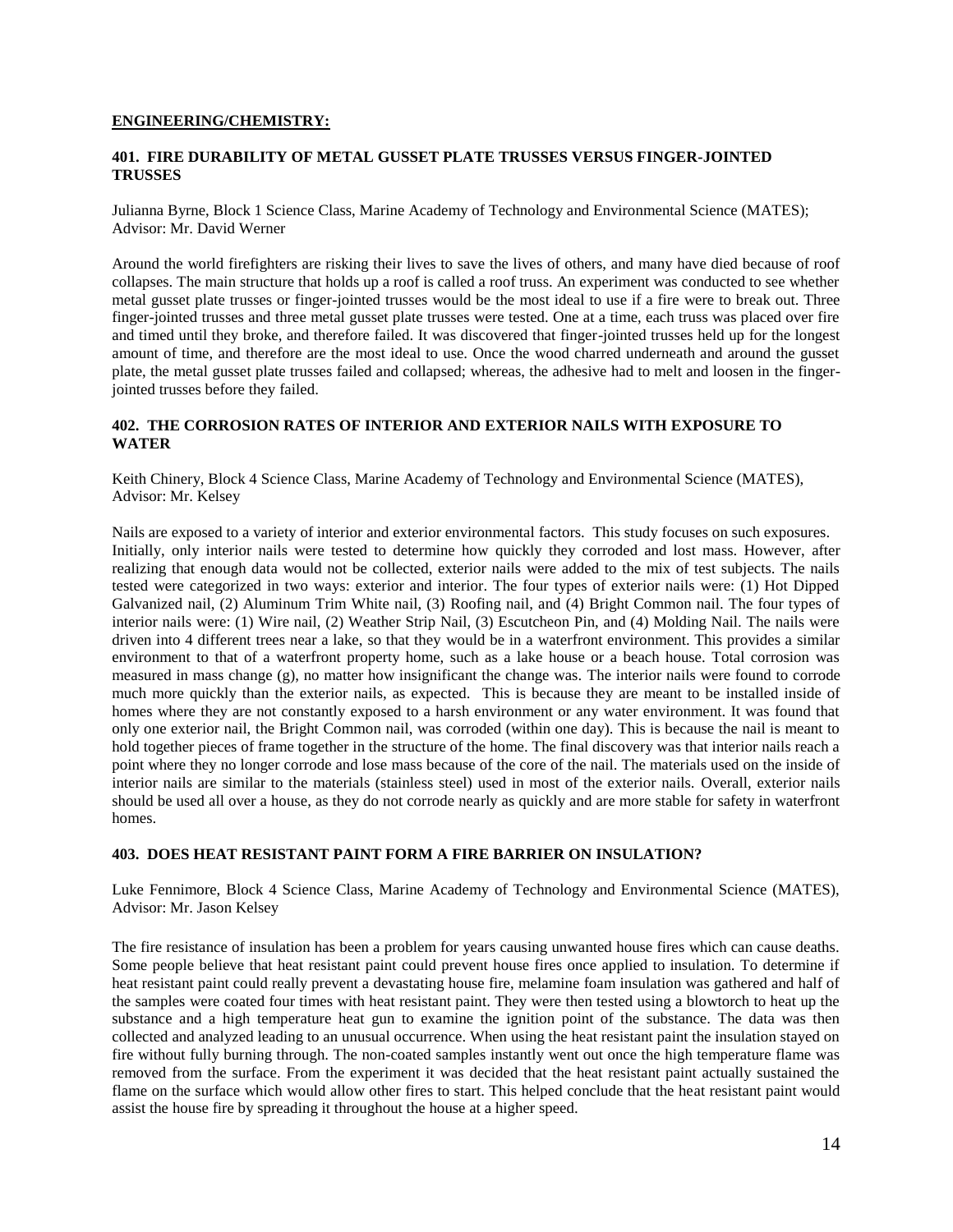### **ENGINEERING/CHEMISTRY (CONTINUED):**

### **404. WHAT WAS THE IMPACT OF THE INCREASED USE OF STEEL IN THE SECOND INDUSTRIAL REVOLUTION?**

Daniel Pekata, Block 1 Science Class, Marine Academy of Technology and Environmental Science (MATES), Advisor: Dr. John Wnek

The Second Industrial Revolution saw the invention of many new devices and materials as well as new ways to create old ones, such as steel. The influx of the use of steel in the second industrial revolution due to the Bessemer Process led to great leaps in the steel industry, allowing steel to be mass produced more efficiently. This in turn allowed for an increase of supply of steel for steel rails, which was more favorable, as it is more flexible and durable than previous materials. This also led to other machines and objects being created. The newly acquired amounts of steel were used for making more railways around the country, nearly doubling the amount of railways in the United States by the turn of the century. These railways made transportation easier than ever, leading to the effect of a more connected and easily accessible United States of America.

### **405. DOES SODA ASH OR BAKING SODA AFFECT FLAMMABILITY?**

Joshua Ross, Block 1 Science Class, Marine Academy of Technology and Environmental Science (MATES); Advisor: Mr. Jason Kelsey

Soda ash and Baking Soda are both fire retardant, so: if soda ash or baking soda is added to paint, will it make the paint more fire resistant? My hypothesis was: If the soda ash or baking soda is added to paint, then the paint will be fire resistant because both baking soda and soda ash are fire retardant. My hypothesis was proven correct after my experiment was completed. Both baking soda and soda ash retarded the burning of the wood. The materials that were used in the experiment were as follows: 100g baking soda, 100g soda ash, 100 popsicle sticks, a can of white paint, a lighter, weighing paper, a balance (grams), a paintbrush, and bowls for mixing. By recording the volume of the burned popsicle stick, I was able to conclude that Soda Ash and Baking Soda do help to make paint more fire resistant. Also, the physical properties of the paint were observed as the experiment was going on. It was not as smooth as regular paint, which is probably why baking soda or soda ash isn't used in all paints.

### **406. STRENGTH AND RESISTANCE OF MATERIALS USED IN SEWAGE AND SEPTIC PIPING**

Gabe Zonin, Block 1 Science Class, Marine Academy of Technology and Environmental Science (MATES) Advisor: Mr. Jason Kelsey

This project's goal was to research and test the different materials used in creating piping for sewage and septic systems. In 2012, due to Hurricane Sandy, sewage pipes broke and released billions of gallons of untreated sewage water. This contaminated water poured into nearby waterways. This killed a lot of wildlife and caused a true health concern for the citizens around these areas. The main purpose of this project was to determine which of the four main materials used to create sewage piping was the most resilient to breakage. By knowing the best type of material to use, these breaches could potentially be prevented in the future. The materials tested were copper, aluminum, PVC, and steel, all with a volume of  $1 \text{ in}^3$ . To test the strength of these materials, they were exposed to a 20% calcium chloride solution in water over a period of 2 weeks. This compound was used to corrode the materials and simulate the underground and acidic environments in which these materials would be used. The mass was measured before and after, and the percentage lost was calculated. In conclusion, the stainless steel sample had the most resistance to this corrosion as it had lost the least amount of mass and lost the smallest percentage of its original mass. The PVC sample lost the highest percent of mass, but not overall mass. In contrast, the copper sample lost the most mass but not the largest percentage. In conclusion, steel is the strongest and most resilient material used in sewage and septic piping and is the best type of material to use when installing these pipes.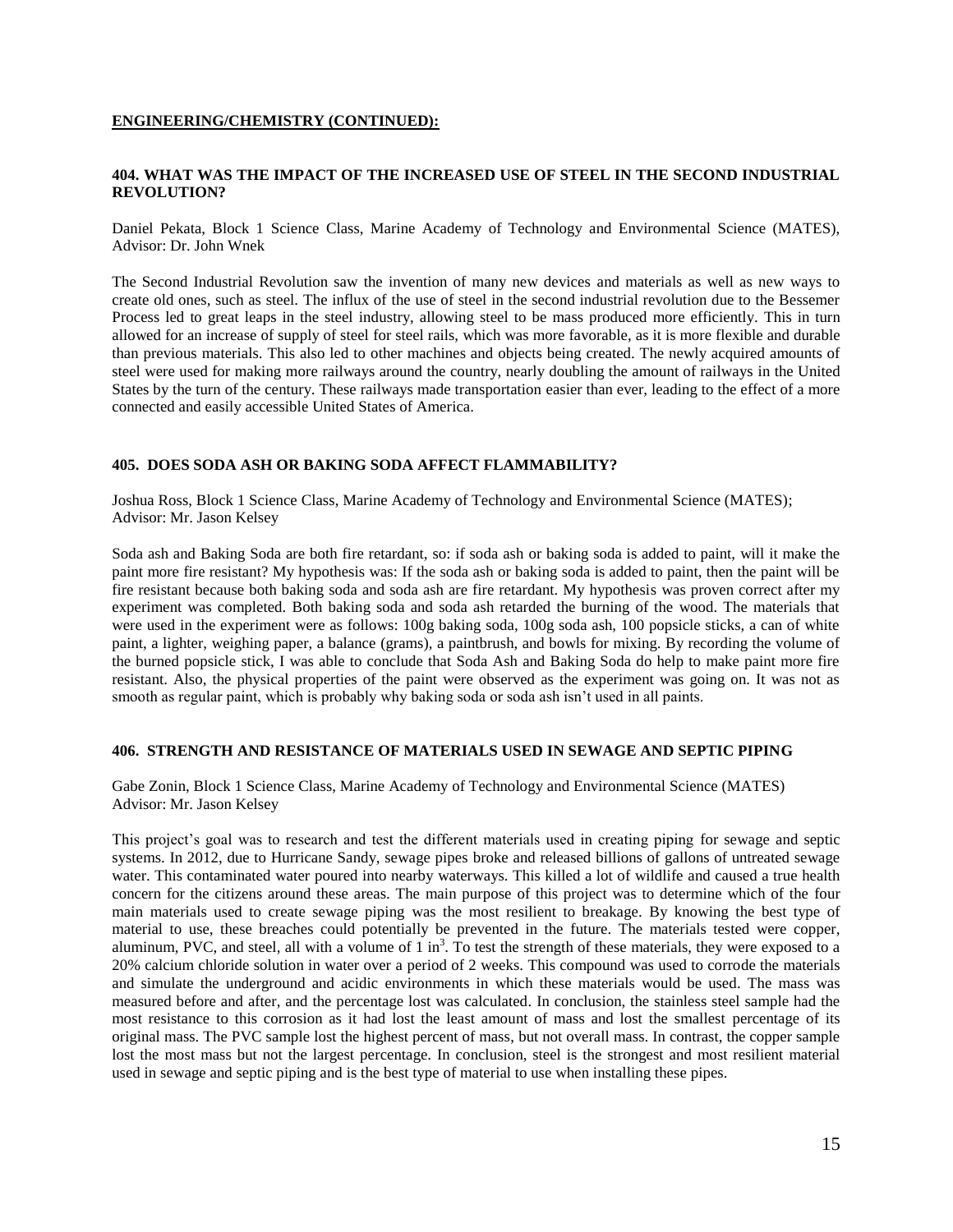### **ENVIRONMENTAL:**

### **501. ARE HOMEMADE, ENVIRONMENTALY FRIENDLY PESTICIDES AS EFFECTIVE AS INDUSTRIAL HERBICIDES?**

Reilly Fitzgerald, Block 1 Science Class, Marine Academy of Technology and Environmental Science (MATES), Advisor: Mr. Jason Kelsey

Barnegat Bay is host to a variety of different wildlife, many of which are vulnerable to deadly chemicals. Many people along the waterside use industrial herbicides to destroy any plants which creep into unwanted areas of their lawn or yard. Unfortunately, the chemicals utilized by herbicides often get into the bay alongside runoff from rain, allowing for the exposure of the wildlife to these chemicals. It was tested see the yields of other, less harmful homemade solutions, and to do so four plants were acquired, three to test, and one for control. The solutions were applied daily: a homemade solution comprising of vinegar, salt, and water to one plant, boiling water to another, and the Industrial herbicide "DuraZone" to the third. The fourth plant was watered, all plants given equivalent amounts of solution. In the end boiling water was the most affected after 14 days of testing; however, the homemade solution was affected the quickest, dying within five days as opposed to boiling water's seven. The industrial herbicide died about 12 days into testing and the control showed no signs of dying. This data shows that homemade solutions can be vastly more effective than industrial means.

### **502. CHANGES IN WATER QUALITY THROUGHOUT THE NORTHERN BARNEGAT BAY**

Jack Kelly, Block 4 Science Class, Marine Academy of Technology and Environmental Science (MATES), Advisor: Mr. Kelsey

Barnegat Bay has become extremely polluted in recent years. Whether it has been because of natural causes, or reasons due to mistakes or abuse from humans, it is getting out of hand. Water quality is very important to the health of the animals living in the ecosystem, or the health of people who use the water as a drinking source. In the experiment, different pieces of the Water Quality Index (WQI) standards were used to determine the "cleanliness" of the water in different parts of the northern Barnegat Bay. The "northern" Barnegat Bay stretches approximately from the Mathis and Tunney bridges in Toms River to northern most point of the bay in Bay Head. In the experiment, water temperature, dissolved oxygen, and acidity were tested at four locations across the bay. These locations were spread out evenly across the northern bay in attempt to cover the most area possible. The four locations were in Toms River, Mantoloking, Chadwick Island, and Bay Head. At each site, the temperature of the air and the water would be taken first, and then the acidity of the water would be taken. Once both temperature and pH were taken, the dissolved oxygen kit would be used to determine the D.O. of the water. Each site was visited 10 times, and 38 trials of each measurement were completed. All of the results were all put into a data table and then graphed based on the days that the data was recorded. The data was relatively variable, and did not have much change throughout the trials. However, it was noted that when acidity increased, the D.O. tended to increase along with the pH. Based on the WQA (Water Quality Association) standards, the amount of acidity in the water was very slightly above average, and the D.O. amounts were above average in the water. This allowed for the conclusion to be drawn that the water quality of the Barnegat Bay is worse than many other sources of brackish/freshwater, but it is not quite as terrible as many people make it out to be.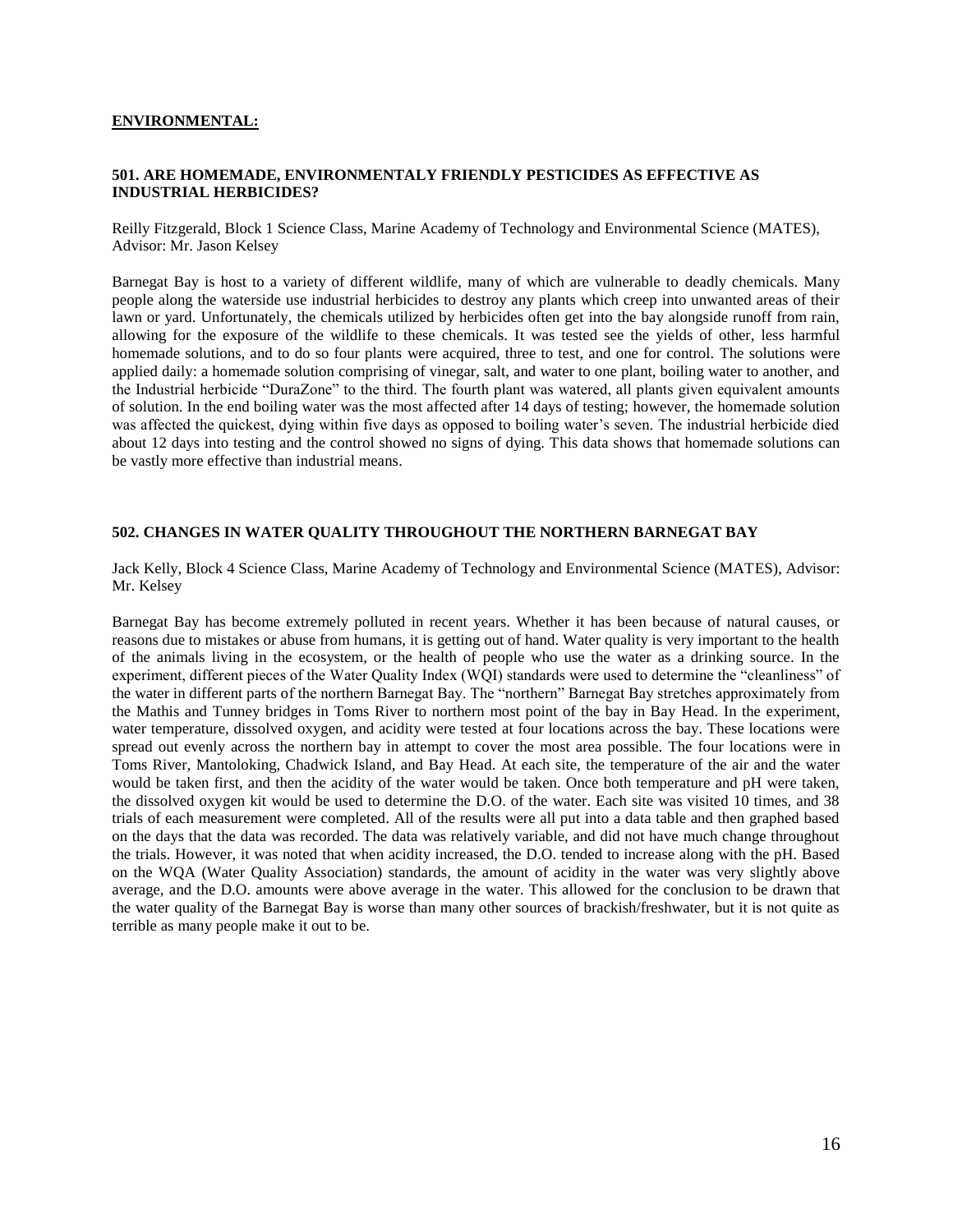### **ENVIRONMENTAL (CONTINUED):**

### **503. WHICH ANTI-FOULING METHODS WORK THE BEST IN PREVENTING BIOFOULING?**

Sara Lapsley, Block 4 Science Class, Marine Academy of Technology and Environmental Science (MATES), Advisor: Mr. Kelsey

Barnacles and bio fouling have been a problem for people for many years. It affects fisherman, as well as the ordinary boater. Microorganisms that grow and live on substrates in the intertidal zone are what cause bio fouling. These microorganisms and bacteria can collectively be called biofilm. Biofilm is extremely sticky and acts as an adhesive for crustaceans such as barnacles. There are many different types of products that can be used to stop bio fouling, but which one works the best and why? For this project different forms of anti-fouling methods were tested to see which one works best. There were four different methods tested: an oil-based bottom paint, a water-based bottom paint, marine grease, a rough textured surface, and a constant. The three products were painted onto PVC piping and glued onto a float along with one pipe with an extremely rough texture and one constant and then placed in water over the course of four months to test the growth that would accumulate. It was found that the water-based bottom paint worked the best at preventing growth. The water-based bottom paint, followed closely by the oil-based paint, had the least amount of growth.

### **504. HOW DO TRACE AMOUNTS OF PHARMACEUTICAL WASTE FOUND IN GROUNDWATER AFFECT MACROALGAE?**

Matthew Marks, Block 1 Science Class, Marine Academy of Technology and Environmental Science (MATES), Advisor: Mr. Jason Kelsey

Pharmaceuticals used by humans are not fully metabolized and end up seeping into our groundwater via sewage treatment plants. Living organisms are then exposed to this contaminated groundwater and people have wondered whether or not the waste has a strong effect on these organisms. To see how this waste affected living organisms, samples of sea lettuce (*Ulva lactuca)* were placed in ten gallon aquarium tanks filled with brackish water obtained from the Barnegat Bay. A small amount of Diclofenac, an anti-inflammatory drug, was mixed into the water of one tank while the other was left as a control. Each day for two weeks a 1-10 scale was used to determine the condition of the samples. At the end, the overall average condition was found for each sample along with the average at the end of week one. The averages showed that the sample exposed to the pharmaceutical was healthier at the end of the experiment, and that the contaminated water has a positive effect on these organisms.

### **505. EFFECTS OF BIOFOULING FOR ROCK WEED**

Luke Moynihan, Block 4 Science Class, Marine Academy of Technology and Environmental Science (MATES), Advisor: Mr. Jason Kelsey

Biofouling is the process of marine organisms using a ship's hull as a substrate. When marine animals attach themselves to ships problems occur. Bio fouling can damage a ship's hull of other parts of the water craft. In addition, the ship will have multiple organisms on it resulting in a heavier weighted craft. This will cost more to move the ship since it will take more fuel. Time will also be eaten up from hauling a heavier ship around. To solve this predicament ship captains but copper on their iron hulls of boats to prevent bio fouling. Now the boat has a copper coating that brushes off into the water along with the iron. These metals make their way in plants such as rock weed. When rock weed is put in a bucket with water along with copper and iron, the plant dies quicker than just a regular bin of rock weed and water. At first the plants were decaying at a steady, even rate since they were taken out of their natural habitat and relocated in buckets. The plants with the copper and iron added started to decay very rapidly after the first three weeks. The plants absorbed the metals at first and then they couldn't absorb any more metals and started to wither. Biofouling preventions will sooner or later destroy the sea.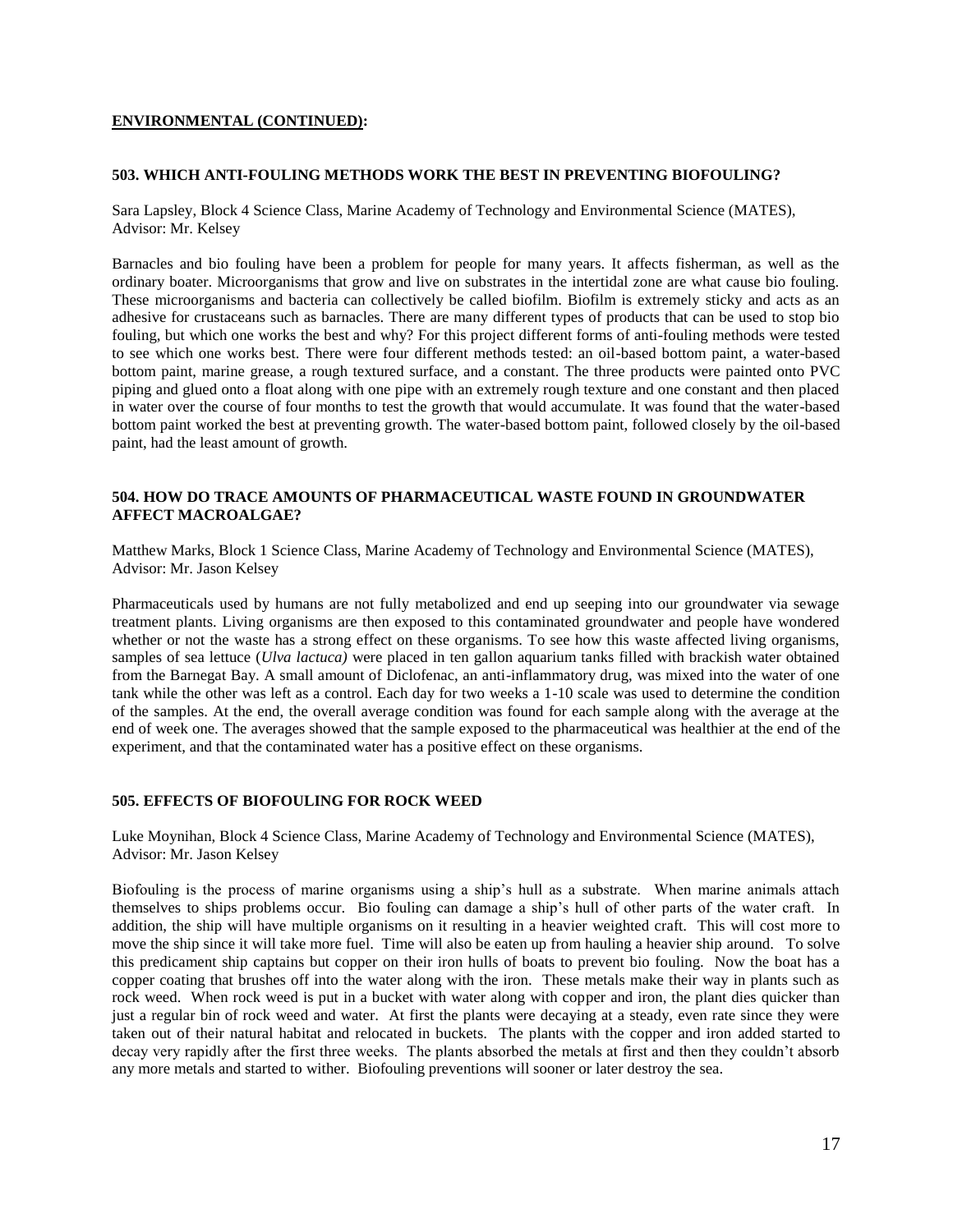### **ENVIRONMENTAL (CONTINUED):**

### **506. MANIPULATING THE GROWTH OF CYANOBACTERIA USING VARIOUS CHEMICAL TREATMENTS**

Samantha Orndorff, Block 4 Science Class, Marine Academy of Technology and Environmental Science (MATES); Advisors: Mr. Jason Kelsey and Dr. John Wnek

Cyanobacterial algal blooms are primarily formed within freshwater habitats and estuaries when there is a surplus supply of nutrients within the atmosphere and the body of water. These algal blooms are particularly difficult to control because species of Cyanobacteria are highly adaptable in terms of their biological demands. For instance, Cyanobacteria have the ability to "fix" nitrogen levels in their environment. These algal blooms are detrimental to marine ecosystems because they increase turbidity levels and are harmful to various organisms. This research investigation analyzes what chemical is the most effective in manipulating the growth of Cyanobacteria found in water samples collected from the Barnegat Bay Inlet in Long Beach Island, New Jersey. Each water sample was injected with dosages of randomly assigned chemicals each varying in composition; the samples underwent a treatment process lasting 22 days while chlorophyll concentrations were calculated periodically to regulate population growth and chlorophyll health. When the 22 day treatment period concluded the samples were exposed to UV radiation in an effort to coerce the remaining Cyanobacteria to photosynthesize; afterwards, chlorophyll concentrations were calculated to determine which sample was the best at recovering from chemical exposure. It was hypothesized that the chemical *GreentoClean* would be the most effective in the overall manipulation of Cyanobacteria because it was the only chemical to contain sodium, which was predicted to force the Cyanobacteria to undergo a hypertonic reaction.. The chemical *GrrentoClean* which was injected into Sample 1, was statistically the most productive in the overall manipulation of the Cyanobacteria in terms of population and chlorophyll decline after chemical treatment and ultraviolent radiation.

### **507. WATER FILTRATION USING PEAT MOSS**

Alaina Perdon, Block 3 Science Class, Marine Academy of Technology and Environmental Science (MATES), Advisor: Dr. John Wnek

Peat moss is known for its ability to absorb up to twenty times its mass in water and nutrients. The purpose of this experiment was to determine if it is possible to use peat moss to absorb nitrogen (tested as nitrates) from Barnegat Bay. To test this, little floats filled with peat moss were built, and added to a container filled with five gallons of bay water. Colorimeter tests were run every day to test the nutrient levels. Originally, the nitrogen level in the water was approximately 2 ppm. After one week of being filtered through the moss, the nitrogen level was 0 ppm, proving peat moss can be used to filter contaminants from water. In the future, peat moss can realistically be used to remove nitrogen – as well as other contaminants – from bodies of water. Larger versions of the floats built for this experiment can be easily attached to the bottom of navigational buoys in Barnegat Bay, or attached to pilings in local marinas to stop runoff at the source.

### **508. DO FERTILIZERS AFFECT ALGAL GROWTH?**

Valeria Perez, Block 1 Science Class, Marine Academy of Technology and Environmental Science (MATES) Advisor: Mr. Jason Kelsey

Algae growth can be harmful to the environment. The excessive growth of algae causes the depletion of oxygen, leading to the death of many organisms and the decrease of populations. In a lake, and any waterway, fertilizer runoff adds nutrients to the water, such as nitrogen and phosphorus, which when in excess, are detrimental to the water body. These nutrients increase the growth rate of algae and decrease the levels of oxygen. To see how fertilizers affect the growth rate, water samples from a nearby lake were collected. Then, different concentrations of fertilizers were added to the water samples, put in cups, to measure the algae growth over a period of time. After six weeks, the cup with the highest concentration of fertilizer had over four times as much algae as the cup with no fertilizer. In conclusion, fertilizers increase the rate of algal growth. In order to improve water quality, methods to decrease the release of excess nitrogen and phosphorus should be implemented.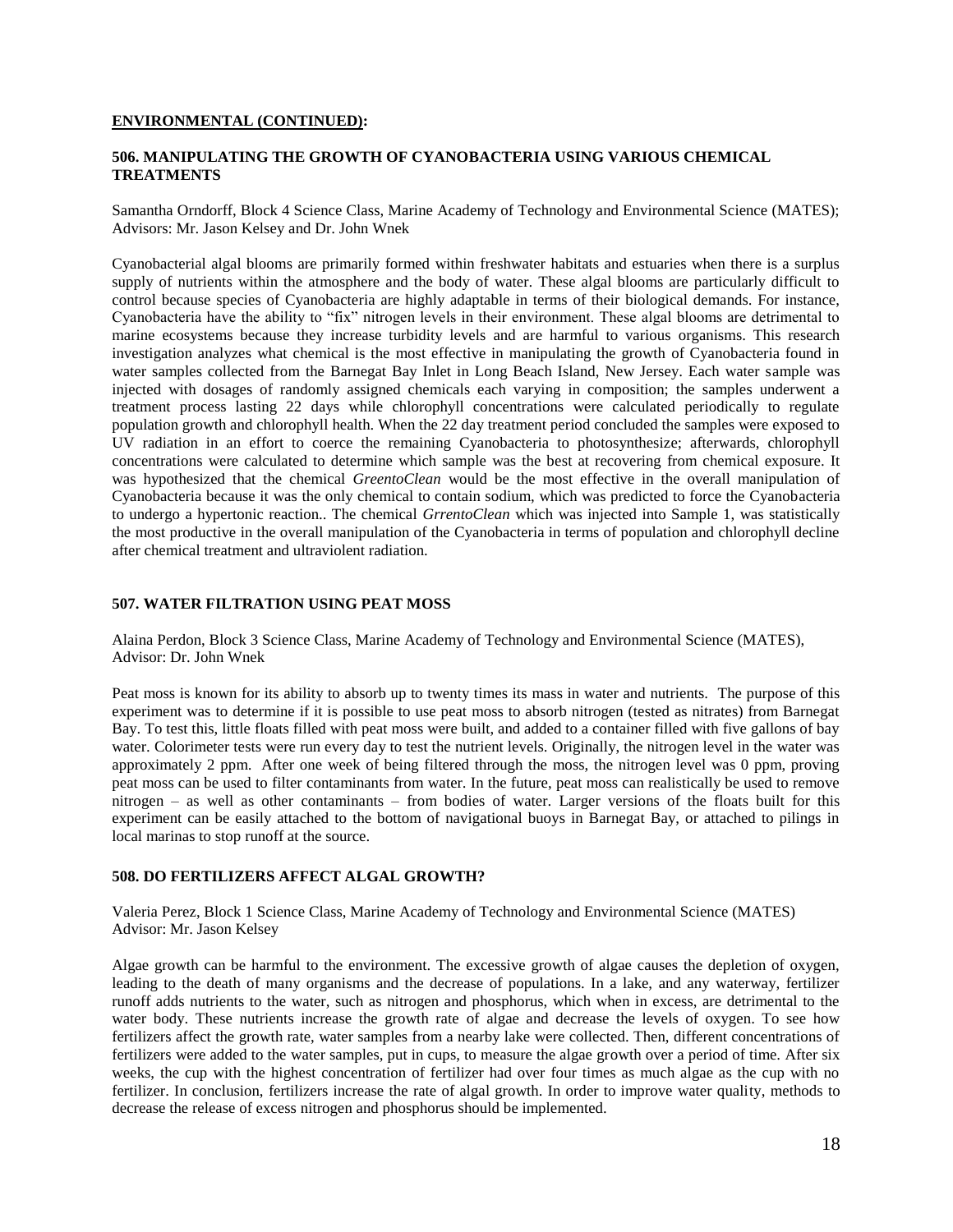### **ENVIRONMENTAL (CONTINUED):**

### **509. WHICH DEICING AGENT HAS THE LEAST NEGATIVE IMPACT ON THE ENVIRONMENT?**

Danny Schreiber, Block 1 Science Class, Marine Academy of Technology and Environmental Science (MATES) Advisor: Mr. David Werner

In colder regions accustomed to winter months with an abundance of snow and ice, deicing agents such as road salts and brine solutions are utilized to ensure the safety of motorists and pedestrians. With the application of such deicing agents, it is inevitable that the solutions will eventually be introduced to the environment, impacting vegetation and other forms of wildlife. An experiment was conducted to assess which common deicing agent would have the least negative influence on vegetation. Five deicing agents with varying compositions were tested. Seeds were watered with solutions of each deicing agent and ice to determine which of the deicing agent was safest and thus enhanced plant growth. It was discovered that the deicing agent containing methyl alcohol and denatonium, known as Rain-X® De-Icer™, had the least effect on the vegetation tested as evident by the plant growth. It was observed that the minimal impact of Rain-X<sup>®</sup> De-Icer<sup>™</sup> is due to the fact that it was the only deicing agent tested that was purchased in the liquid state, and therefore the salt content of the agent was already diluted.

### **510. CHLORAMINES IN MUNICIPAL WATER SOURCES OF OCEAN COUNTY TOWNSHIP**

Joseph Yates, Block 3 Science Class, Marine Academy of Technology and Environmental Science (MATES), Advisor: Mr. Jason Kelsey

Chloramines are secondary disinfectants used in treating many municipal water sources and are formed when adding ammonia to chlorine. Although the EPA considers this disinfectant to be virtually unarming, there have been reports of respiratory, skin, eye, and digestive problems in areas where chloriminated drinking waters are used. An experiment was conducted to find out if chloramines were present in municipal water sources and to see if the amount of chloramines was enough to adversely affect the human body. Another aspect of the experiment was to see if there was a buildup in the amount of chloramines present in the first flush of water compared to the second flush. This was done by collecting first and second flush water samples from various Ocean County townships. Water was then tested for chloride and ammonia to see if chloramines were present. Once data was collected, it was evident that there were no chloramines present in the municipal water sources. It was concluded that there were very miniscule amounts of ammonia in the water sources; therefore, few chloramines could form. Results also showed that there was not an increase or decrease in the amount of chloride or ammonia in the first and second flushes of water.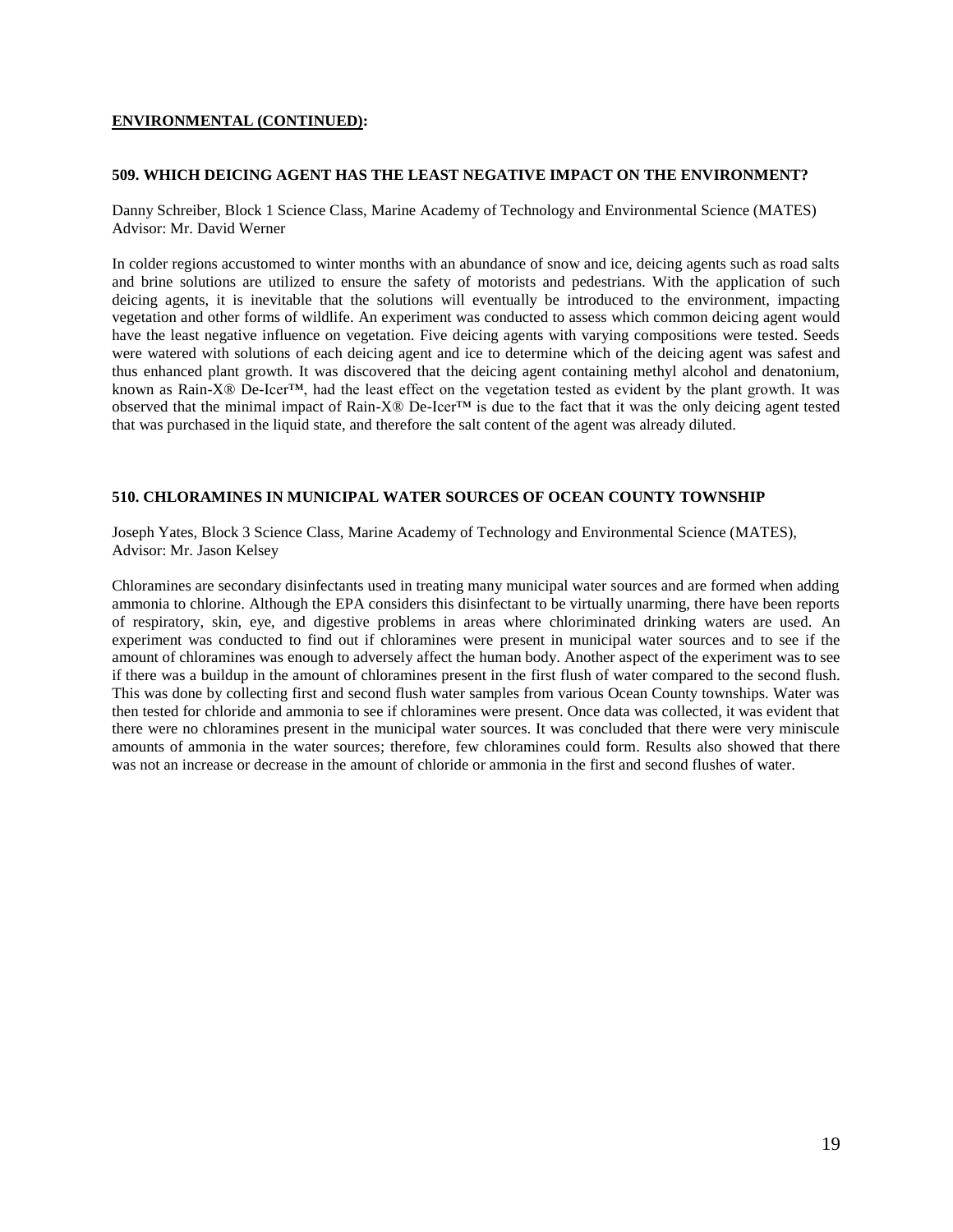### **HEALTH AND NUTRITION:**

### **601. THE PRESEVATION OF POTATOES AND ONIONS**

Ethan Bernai, Block 3 Science Class, Marine Academy of Technology and Environmental Science (MATES), Advisor: Mr. Jason Kelsey

Potatoes and onions can be stored in a myriad of ways. This experiment tested four of these ways: a brown paper bag, a perforated brown paper bag, a Ziploc bag, and no baggage at all. The potatoes degraded at a normal speed as most root vegetables would, except the potatoes in the Ziploc bag, which degraded slower. As the experiment came to its closing weeks, wrinkles on the potatoes developed in all but the Ziploc bag. The onions were preserved for the entirety of the experiment, due to this; onions can be stored in any cool dark place and last for a long time. As for potatoes, the best way to keep them fresh and wrinkle free is to run down to a local super market and pick up a container of Ziploc bags.

### **602. EFFECT OF MUSIC TEMPO ON PARTICIPANTS' VITALS AND REPETITIONS DURING EXERCISE**

Madison Desmond, Block 4 Science Class, Marine Academy of Technology and Environmental Science (MATES), Advisor: Mr. Werner

In one lifetime, people are exposed to music of different genres, tempos, and popularity. Many people tend to integrate music into their daily routines; for example, listening to music while exercising. Several studies have shown correlations between heart rate and music and between music and exercise proficiency. But does the tempo of music affect the participant's vital signs post exercise? The purpose of this experiment is to see how the tempo of music affects someone when exercising. Subjects had their blood pressure and heart rate measured before exercising, then did an exercise for a minute listening to either fast, slow, or no music. Their blood pressure and heart rate was then measured again along with the amount of repetitions they completed. These "before and after" measurements were then compared and their differences were compared to that of the other music types. The results of this experiment were inconclusive when comparing the change in blood pressure and heart rate, with patterns seen in some participants. However, the amount of repetitions completed for each exercise was consistently greater when listening to face paced music than when listening to slow paced or no music. This shows that listening to music while exercising may not affect the change in blood pressure and heart rate the same way for everyone, but it seems that it consistently affects the amount of repetitions completed.

### **603. HOW DO VITAMIN D AND VITAMIN C AFFECT BONE DENSITY?**

Emilio Emnace III , Block 1 Science Class, Marine Academy of Technology and Environmental Science (MATES), Advisor: Mr. Jason Kelsey

Our bones are a vital part of our everyday lives and without healthy ones, we would not be able to carry out everyday actions like walking and running or protecting internal organs like the heart and lungs from injury. The purpose of conducting this experiment was to see how Vitamin D3 and Vitamin C affect bone density, thus also affecting bone strength and health. Nine different chicken bones of equal size were measured at the beginning of the experiment and then once a week throughout the month of January 2015. The bones had there masses and volumes measured using a balance and a graduated cylinder. The densities of the bones were calculated using the density formula of D-M/V. Then they were placed in filled plastic containers with 600mL of distilled water with the dissolved vitamin tablets. The densities were then measured again and the data from pre and post vitamin exposure was compared to reveal that there was in fact an increase in bone density. If this study was continued, bones would be exposed to higher doses to see how bone density would change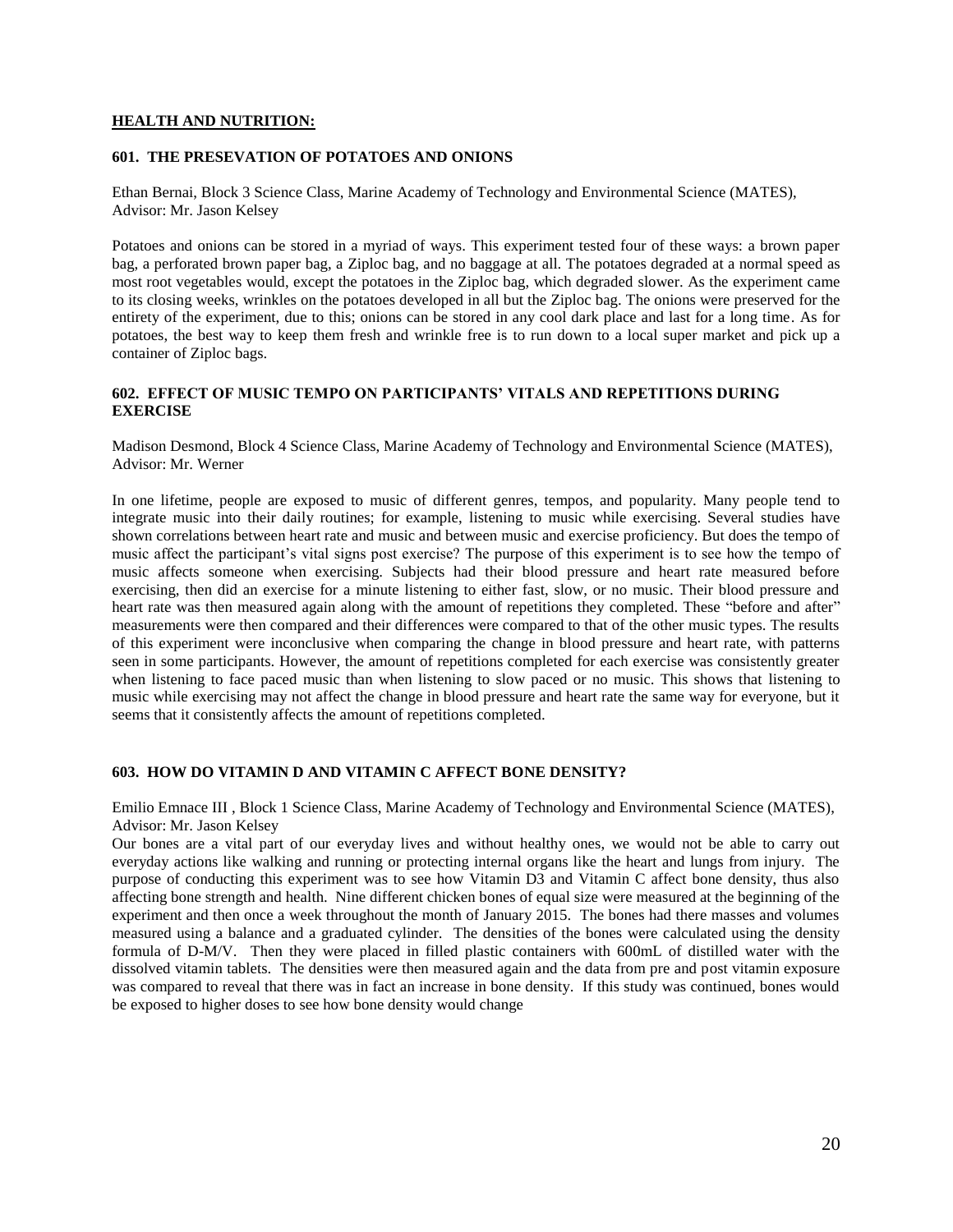### **HEALTH AND NUTRITION (CONTINUED):**

### **604. ANTIBACTERIAL RESISTANCE OBSERVED IN HOUSEHOLD BACTERIA**

Brianna Hoegler, Block 4 Science Class, Marine Academy of Technology and Environmental Science (MATES), Advisors: Mr. Jason Kelsey, Dr. John Wnek

Antibiotic and antibacterial-resistant bacteria, "superbugs," have emerged in recent years with the increasing overuse of products to kill bacteria. Superbugs are threatening the effectiveness of modern medicine by making it difficult to treat bacterial infections with available medications. The dangers of superbugs raise the question: Can antibacterial-resistant bacteria develop from household cleaners? To investigate this, 15 agar plates containing bacteria collected from a computer keyboard were exposed to an antibacterial cleaner at varying intervals— daily, twice a week, weekly, every two weeks, and every three weeks. There were 3 controls that were not exposed. After one month, all of the plates, including the controls, were exposed to twice the amount of cleaner and left untreated for two weeks; this double treatment was repeated with a one month waiting period. Throughout the first month, bacterial growth was observed in all of the plates. During the two-week break, only samples exposed to the cleaner daily had growth observed in all three plates. After the two-week break, no growth was observed in any plates. Although growth stopped after the first month, the initial results suggest that bacteria more often exposed to antibacterial products will have a greater resistance than bacteria exposed less often.

### **605. DO BREATHING TECHNIQUES ACTUALLY WORK?**

Katie Homewood, Block 1 Science Class, Marine Academy of Technology and Environmental Science (MATES), Advisor: Mr. Jason Kelsey

Some people say that taking deep breaths helps people to relax and de-stress. To test this hypothesis, the blood pressure was taken of forty- one high school students before and after a breathing technique to see whether the blood pressure decreased, meaning the subjects relaxed. There are two parts to blood pressure, there is systolic which measures the pressure in the arteries between heart beats, and diastolic, which measures the pressure in the arteries between heartbeats. Thirteen of the students had just their systolic decrease; eight students had just their diastolic decrease, nine students had both their systolic and diastolic decrease and the other eleven had both their systolic and diastolic increase. The data was further analyzed to find any correlations to see who this technique worked best for. It seemed that this technique worked best for teenage females because male subjects showed more of an increase in both of their systolic and diastolic. Most of the students had their blood pressure lowered in some way and trying anything to reduce stress is worth a shot.

### **606. DIFFERENCE IN CONCUSSION RATES BETWEEN LEATHER SHELL AND PLASTIC SHELL FOOTBALL HELMETS**

Billy Opet, Block 4 Science Class, Marine Academy of Technology and Environmental Science (MATES), Advisor: Mr. Jason Kelsey

The purpose of this study was to determine whether modern plastic shell football helmets reduce concussion rates significantly more than old, leather-shelled ones. In order to determine the effectiveness of each, the parts of the helmets were broken down and compared to the same parts on the other helmet. It was immediately evident that the modern plastic helmet had a more intricate structure specifically designed to lessen the likelihood of concussions. Data and statistics regarding concussion rates for each helmet type were then compared from several different resources. In the data collected between the part comparisons and the statistical analysis, it was determined that while modern helmets did not improve concussions from jerking and twisting motions, they do significantly improve concussion rates from blunt forces to the head. This improvement alone accounts for an approximate 60% decrease in concussions between old-school leather helmets and modern plastic ones.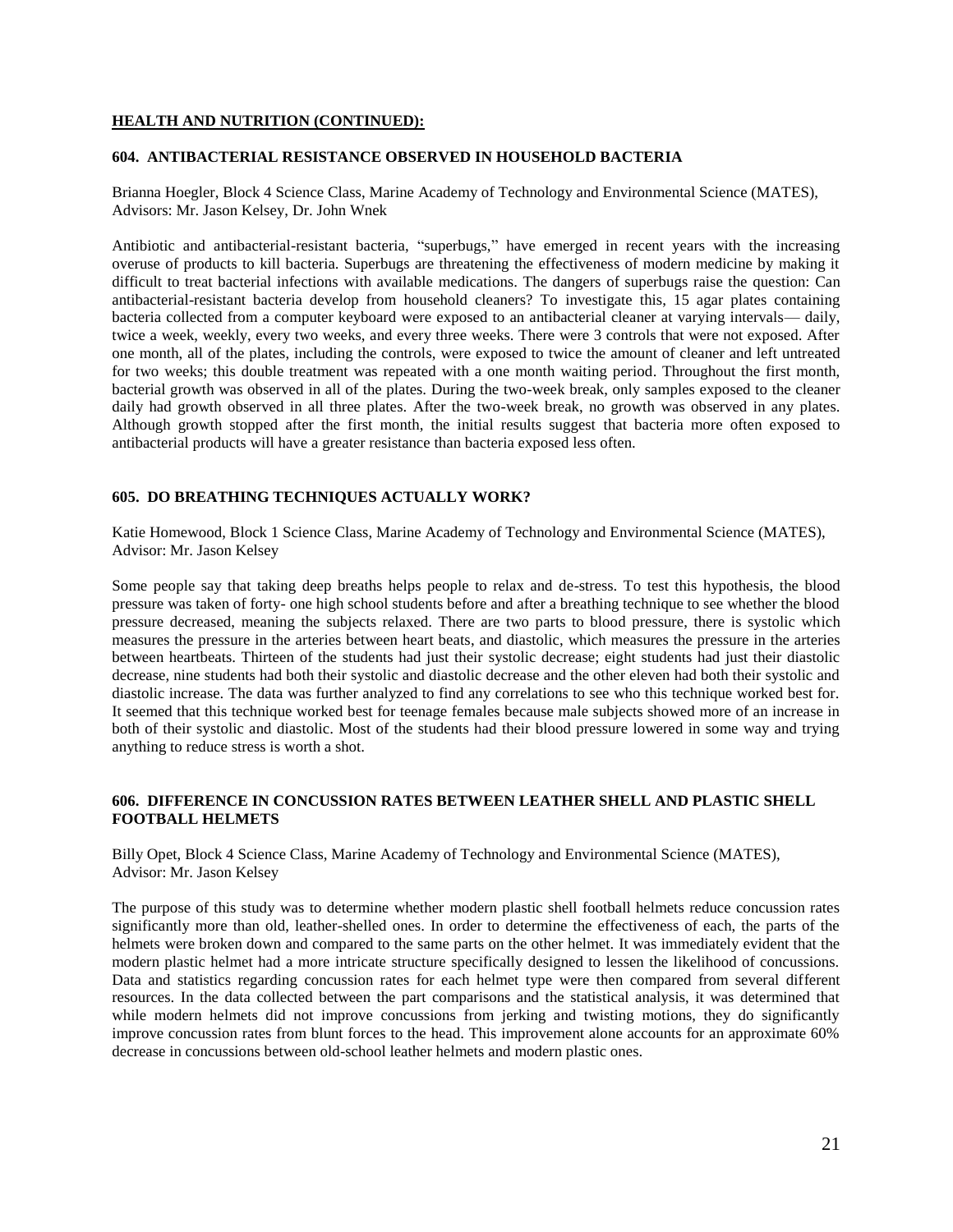### **HEALTH AND NUTRITION (CONTINUED):**

### **607. DOES COLOR HAVE AN EFFECT ON SOMEONE'S FOOD CHOICE?**

Morgan Rahtjen, Block 4 Science Class, Marine Academy of Technology and Environmental Science (MATES), Advisor: Mr. David Werner

Every day, without knowing it, we make choices. Colors and other aspects of visual appearances play large roles in these choices. Many businesses, including the food industry, depend on marketing teams to make sure that their products appeal to the group that they are selling to. A study was conducted to see if there was a correlation between the color of a food item that someone chose, and how old they were. Three age groups consisting of ages 5-9, 14-18, and 35-45 were surveyed. Each participant was asked to select one of each food item provided: cookies, biscuits, and mashed potatoes; with each food consisting of the colors: red, yellow, green, and purple. Each color was assigned a value 1-4 so they could be averaged for numerical data. The group displaying the highest correlation was the 14-18 age division, which showed a preference for yellow foods. The 5-9 age division fell into the middle of the three as far as correlation goes, with scattered data; but a larger amount of them picked yellow and green foods. The division with the most widespread data and least correlation was the 35-45 age division. These results could have been scattered as a result of the wider age range.

### **608. THE EFFECTIVENESS OF EGG SUBSTITUTES IN VANILLA CAKE**

Arielle Schobel, Block 1 Science Class, Marine Academy of Technology and Environmental Science (MATES) Advisor: Mr. Jason Kelsey

Egg substitutes are important to people with egg allergies, people who live a vegan lifestyle, and people who have simply run out of eggs while baking. There are some widely known egg substitutes that are commonly used, but were never tested. I wanted to determine the effectiveness of different egg substitutes in a cake. I did this by making many cakes to test many different egg substitutes. Using the data collected from baking with existing egg substitutes, I came up with an improved egg substitute. Based on qualitative factors, the egg substitute with baking soda, vinegar, banana, and baking powder most closely resembled a cake made with actual eggs. This will be very helpful to people even if they do not realize it. It may even be a business opportunity in the sense that a new egg substitute could be put out on the market for consumers to buy.

### **609. THE EFFECTS OF TEMPERATURE ON BACTERIAL GROWTH IN ROTTING FRUIT**

John Trabucco, Block 1 Science Class, Marine Academy of Technology and Environmental Science (MATES) Advisor: Mr. Jason Kelsey

The process of fruit ripening and subsequently rotting varies depending on the fruit in question, but most often revolves around proteins in the fruit breaking down starch into the sugars that make fruit sweet. This decay of starch does not stop until all the starch has decayed into sugar. This decay is more commonly called rotting. Rotting gives way to bacterial infection in fruit which makes it unhealthy or even dangerous for human consumption. In turn, this sometimes causes food-borne illnesses and immense economic damage due to lost produce. However, multiple factors have been determined to accelerate, slow down, or even stop the rotting of fruit for extended periods of time; one of the most prominent factors being temperature. When tested, the room temperature fruits rotted the fastest and had the highest bacteria count overall. This contradicts the belief that the heated fruit would rot the fastest.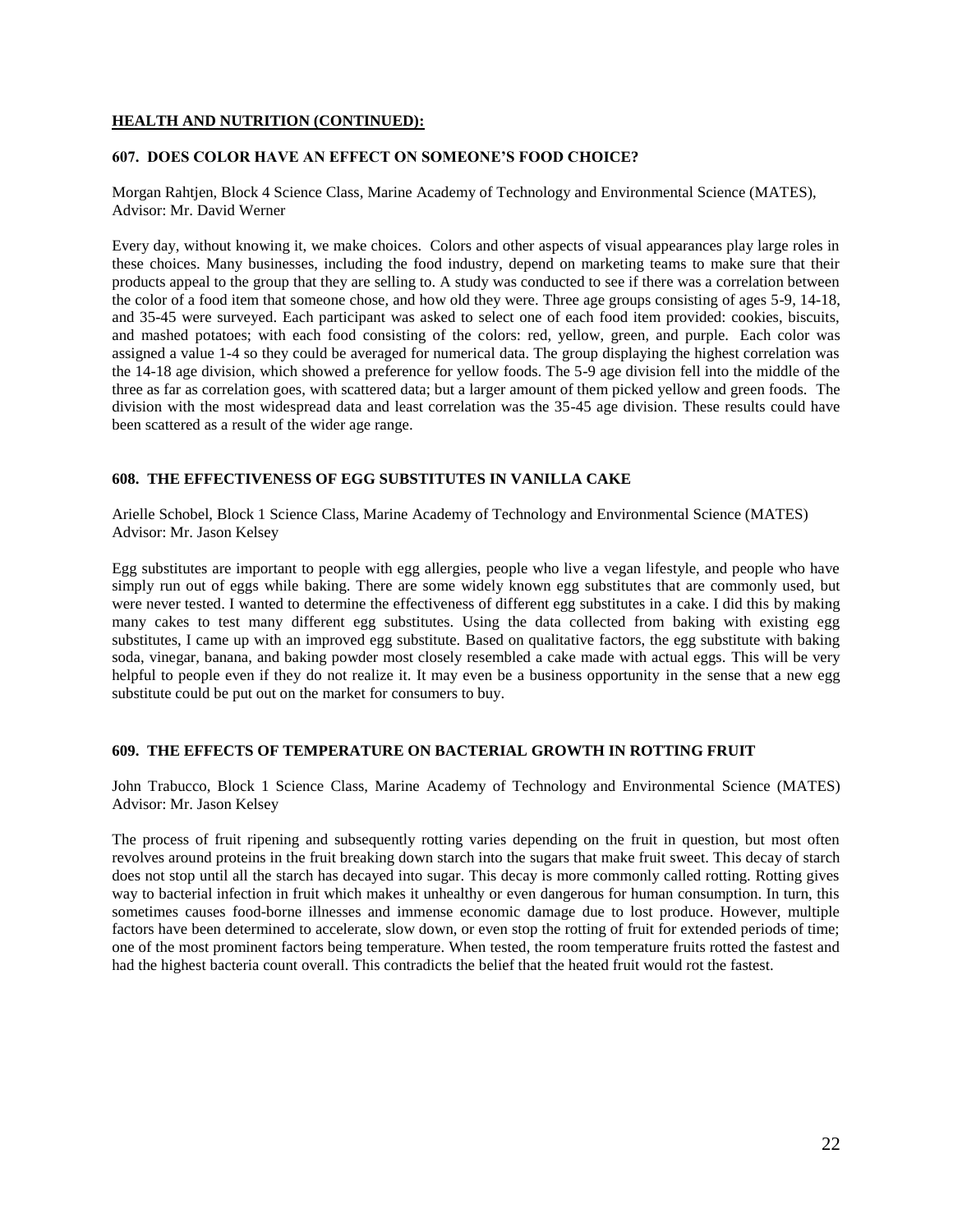### **PHYSICAL SCIENCE:**

### **701. A COMPARISON OF THE THERMAL MASSES OF POTENTIAL BUILDING MATERIALS**

Quinn Figueroa, Block 1 Biology Class, Marine Academy of Technology and Environmental Science (MATES), Advisor: Mr. Jason Kelsey

Every object or substance in the entire universe absorbs and emits heat in the form of thermal energy at different rates. Thermal mass is an object's tendency to hold in thermal energy or heat; objects with more thermal mass will change temperature slowly and objects with a low thermal mass will take in heat with more speed. With that in mind, infrastructure built with thermal mass objects will be more environmentally sound in temperature control. To find an object that has good thermal mass to take advantage of in building, practical substances (water, sand, compacted earth, air, and glass in the form of marbles) in equal volume were heated in a solar oven at temperatures of 93 degrees. The internal temperature of these substances was taken every five minutes until change was unable to be recognized. The materials were then cooled, measuring again in five minute intervals until change did not occur at a measurable rate. Data was analyzed, graphed and compared in properties of average change per minute, total time of temperature change, variance in rate of temperature change and the rate of change in cooling versus rate of change in heating. Liquid water was the slowest in absorption and emission of thermal radiation. Dirt had the second best absorption and emission rates, preceded by sand, glass, and air, respectively.

### **702. EVALUATION OF SURFACES FOR GREATEST EARTHING EFFICIENCY**

Louis Grauso , Block 4 Science Class, Marine Academy of Technology and Environmental Science (MATES), Advisor: Mr. David Werner

Despite footwear being used as protection and style, the question referring to their overall health remains. With the absence of footwear and barefoot treading of Earth, the biological process known as grounding occurs. Because the Earth is a gigantic electromagnet that emits free roaming electrons, only through direct contact with skin and the Earth's surface can grounding, or the absorption of these electrons, occur. Earthing (or grounding) has been proven to cleanse, heal, and calibrate many components of the human body, including bioelectrical stress, electrophysiology, immune system functions, circulation, synchronization of biorhythms and other physiological processes. The science behind grounding's success is the fact that the electron's absorbed will stabilize free radicals within your body. If these free radicals are not stabilized they will continue to abscond with the electrons of the nearest stable molecule, causing another free radical to be created, ultimately "leading to cell damage and homeostatic disruption". In an effort to decipher between the most successful locations for grounding, test subjects walked thirty minutes on three different terrains: grass, asphalt, and the beach. Within an hour after each trial an oxidative stress test was taken to determine the grounding effects of each terrain. Through this experiment, it was concluded that grounding on the beach was the most effective because of its closeness to the highly conductive ocean.

### **703. WHY DO SYNTHETIC AND CANE REEDS DIFFER?**

Daniel Horvath, Block 1 Science Class, Marine Academy of Technology and Environmental Science (MATES), Advisor: Mr. Jason Kelsey

The purpose of this experiment was to compare synthetic and cane saxophone reeds and figure out why they are different. It was hypothesized that there will be a difference in response, playability, and tone quality due to the cane reed being made up of natural fibers, while synthetic reeds have fabricated fibers. The difference in material greatly changes the way the reed will vibrate, thus changing the sound. To begin the experiment, a synthetic reed was acquired (Legere Signature) and a cane reed was acquired (Vandoren Java). Both reeds were tested by playing a piece of music and playing a series of whole notes. Response, tone, and playability were recorded. Afterwards, a visual analysis was conducted and color, texture, and structure were recorded. The results showed that the two reeds were drastically different in both the play and visual tests. Despite research into why the reeds played differently, no credible sources relating to the hypothesis could be found. It is believed that the composition of a cane reed cannot be mimicked by any sort of man-made material. For this reason, the cane reed has an "imperfect" makeup that affects the vibration of the reed which, in turn, affects the sound and distinguishes it from the synthetic reed.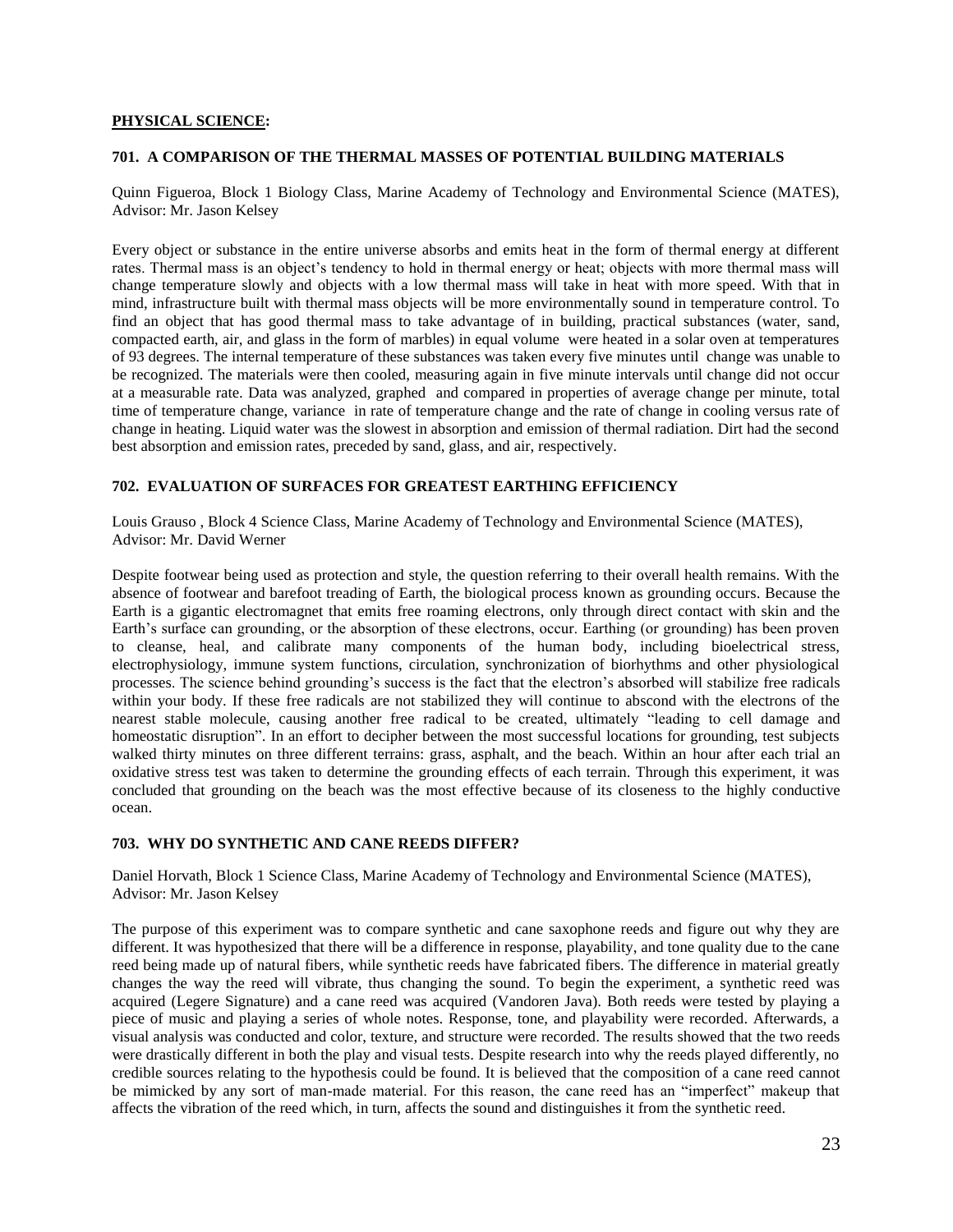### **PHYSICAL SCIENCE (CONTINUED):**

### **704. ELASTICITY AND DURABILITY OF DIFFERENT TYPES OF WOOD**

Suzie Kuhne, Block 3 Science Class, Marine Academy of Technology and Environmental Science (MATES), Advisor: Mr. Kelsey

One of the most important, as well as abundant building material in the modern world is wood. Nearly every house, building, structure, etc. has some kind of wood incorporated into its design. The strengths of different kinds of wood are relatively well-known and easy to find out; Most people know that oak is strong and sturdy, while pine is much weaker. However, since oak is stronger than pine, it does not necessarily mean that oak will be able to hold more weight. Pine may be weaker, but it is more flexible than oak, bringing to light the question: Is this advantage in flexibility enough to allow pine to hold up more weight than a stronger material such as oak? The experiment that was conducted tested how far a piece of wood would be pulled down by an increasing amount of weight. This was done by hanging a bucket from the wood and filling it with more and more sand while measuring how far the wood bends down. After the results were collected, it was found that on average, the stronger woods bend the farthest and last the longest. This information can provide more insight when people need to know about these properties of the material, and can help them decide which material to choose while constructing something.

### **705. WOOD BATS – WHICH TYPE LEADS THE PERFORMANCE LINEUP?**

Matthew Marinelli, Block 1 Science Class, Marine Academy of Technology and Environmental Science (MATES), Advisor: Mr. Jason Kelsey

An important task for baseball players is choosing the right bat – it is a tool of their trade. This experiment was designed to determine the best performing wooden bat. A two part procedure was utilized to obtain data from wooden bats made of maple, ash, birch, and bamboo. Part one used a homemade stationary bat device to measure ball distance off of each motionless bat; where part two used three live batters to measure ball distance from their hits to account for the varying swing of individual batters. Bats with consistent length and weights were used and the same distance from pitcher to bat, pitching technique, and batter age were maintained. Multiple trials were performed on the bats and averages were graphed to display results. The results of the stationary and live batter testing both show the ash bat as the best performing bat with an average stationary distance of 99.44 inches and batter distance of 65.05 yards. For any baseball player considering the use of a wooden bat, it is recommended that they use a bat made of ash wood, as it was found to be the best performing bat.

### **706. THE EFFECTS OF THE SUN AND WATER ON COMPOSITE DECKING AND WOOD**

Derek Schmidt, Block 3 Science Class, Marine Academy of Technology and Environmental Science (MATES) Advisor: Mr. Jason Kelsey

Most people would argue that Trex decking material performs better than regular wood. However, there is one major drawback to Trex—the price. Trex decking can cost as much as seven dollars per square foot which is more than twice as expensive as most wood decking materials. For my project, I wanted to test the actual durability of Trex to see if it really lives up to its marketing claims and high perceived value by consumers. I also studied what organisms can grow on Trex compared to wood by submerging samples of both materials into a freshwater lake and analyzing results every 2 weeks for a three month period. To test one of Trex's durability claims, I used a SunTest machine that simulates aging of materials exposed to sunlight in an accelerated timeframe. One 24 hour session simulates roughly 12 months of actual time. After the first test, the Trex appeared to be 10% lighter than its original color. I also completed the simulation process for 72 hours which is equal to approximately 3 years. After, the full 72 hours, the color of Trex was 25% lighter than its original color. Unfortunately, the results of the submersion tests were inconclusive because of the numerous climate factors. Factors such as the change of seasons from fall to winter and the excessively cold temperatures for long durations certainly impacted the expected organism growth.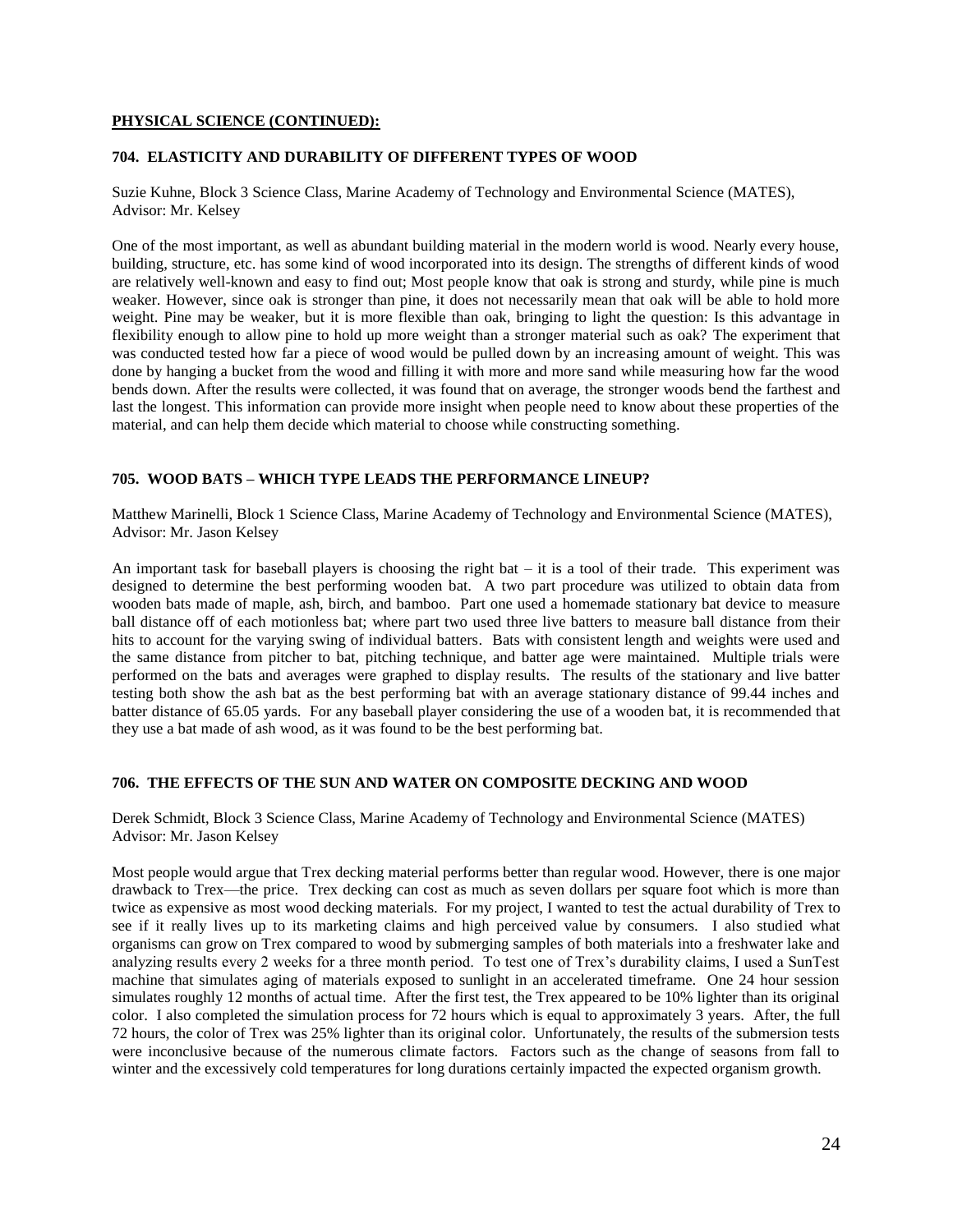### **PHYSICAL SCIENCE (CONTINUED):**

### **707. MOST EFFECTIVE VELCRO FOR WRIST ORTHOSIS**

Rachael Staino, Block 3 Science Class, Marine Academy of Technology and Environmental Science (MATES); Advisor: Dr. John Wnek

In standard wrist orthoses used to support sprained or broken wrists, the use of Velcro hooks and loops are necessary in order to set and adjust straps that hold orthosis together for comfort and support. To be able to construct the most effective and durable wrist orthosis, the strongest materials are needed. The purpose of this experiment is to determine which are the most durable types of loop and hook Velcro strapping to produce the most secure custom fabricated hand and wrist orthosis. Two different hooks and five different loops were tested. Another question to be answered by this experiment is if the certain kinds of Velcro strapping loops break under repetitive removal and securing of certain different Velcro hooks. If the loops break with both the removing and securing from the hooks, it would cause the amount of force needed to remove the Velcro strapping loops to decrease. Therefore, the Velcro loops would not be held securely enough to the hooks to create a stable hand and wrist orthosis.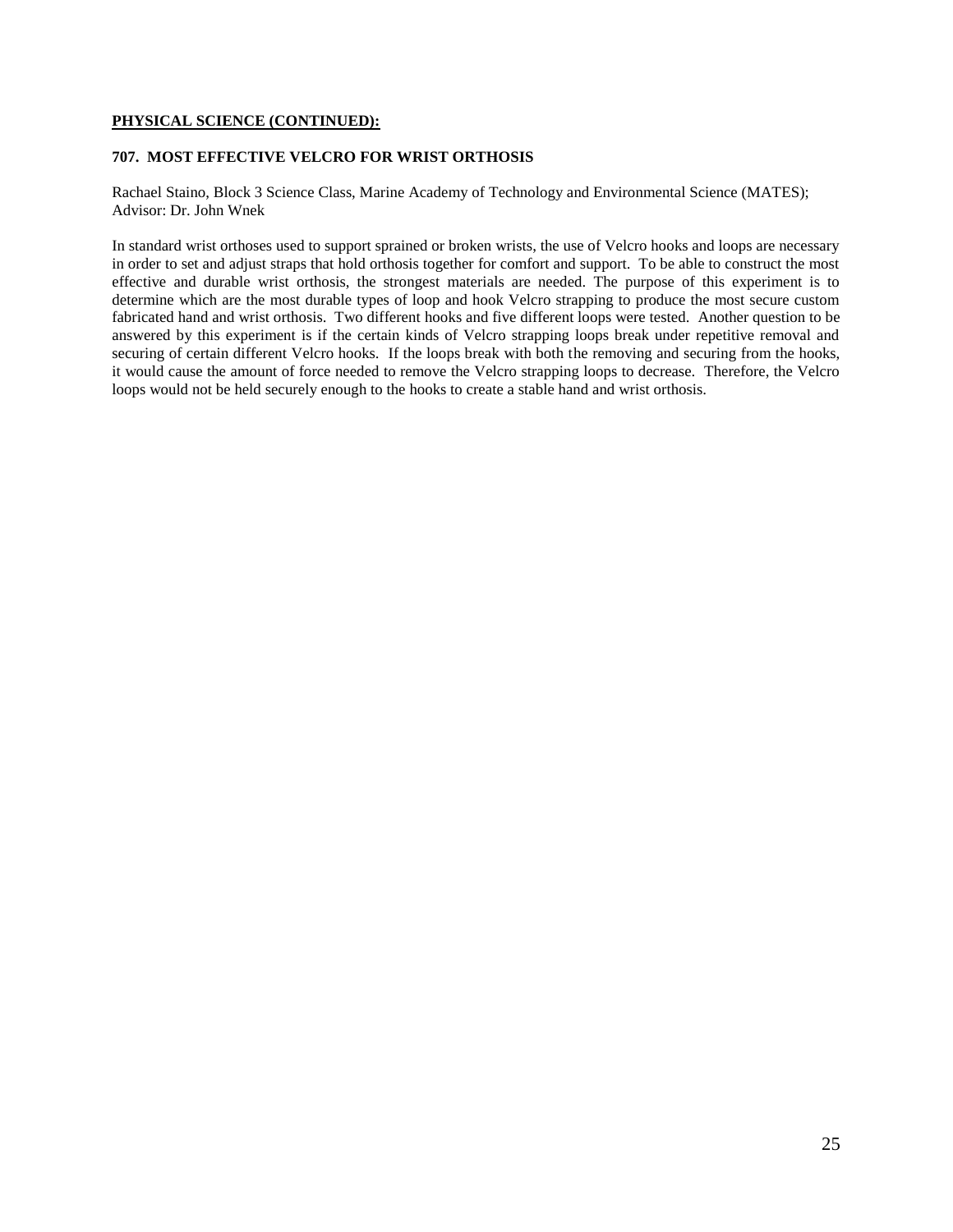### **TECHNOLOGY AND ENERGY:**

### **801. CAN SMALL-SCALE HYDROELECTRIC GENERATORS BE USED EFFECTIVELY IN EXISTING CANALS?**

Aleksandr Dopko, Block 4 Science Class, Marine Academy of Technology and Environmental Science (MATES), Advisor: Mr. Jason Kelsey

Water is the most abundant resource this world offers. In more recent years, it has been used for more than housing aquatic wildlife and sustaining life in the world, it has proven to be a well-received, renewable source of electricity. Dams and underwater turbines are able to harness energy created through the constant motion of water and convert it into electricity. Hydroelectric generators can be profitable for the manufacturers, as well as beneficial for local economies and reducing the local carbon footprint. In this project, I tested a miniature hydroelectric generator in a canal where water currents and waves were not as common as they would be near an ocean. The generator was tested to see if it would function in the waters of a canal, leading to a success. Using a faucet turned on different settings, the amount of electricity generated was recorded. From this, it was concluded that hydroelectric generators would indeed be effective in existing canals. This data can help businesses such as marinas or even local power grids that exist near canals to profit from storing energy.

### **802. GENERATING RANDOM NUMBERS USING SOCIAL MEDIA**

Michael Grantham, Block 3 Science Class, Marine Academy of Technology and Environmental Science (MATES), Advisor: Dr. John Wnek

This project investigates how random different random number generators are. A total of five random number generators were tested. Testing began November 3rd and lasted until January 10th. During these tests a script would continuously create random numbers and add them to a database. Each test collected three to four million random numbers. The purpose of this project was to see if better random numbers could be generated without the use of external hardware or a third-party generator service. The random numbers from each test were run through several different analyses. In the end a boxplot, and the p-values from a chi squared test on each were found. The chi squared p-value shows correlation in a set of data, the higher the p-value the more random the data is. The 4th version of the random number generator that used twitter to generate random numbers was the most random with a p-value of 56235223621678.4. My hypothesis stated that using photos from social media sites that were stored in a cache and randomly selected would yield the best random numbers. Unfortunately when building the random number generators I found that it is not practical to fetch photos from social media due to request limits set by such sites. It is more practical to use tweets to generate random numbers.

### **803. AT WHAT DISTANCE CAN RFID READERS DETECT TAGS WRAPPED IN DIFFERENT MATERIALS?**

Perbhat Kumar, Block 4 Science Class, Marine Academy of Technology and Environmental Science (MATES), Advisor: Mr. Kelsey

Radio frequency identification, or RFID, is a technology used in almost everything. Many objects, from credit cards, to EZ passes on the highway use RFID to process payments, or transfer data. Though RFID may sound secure, it is quite the contrary. Many RFID hackers and criminals could easily come into proximity of an RFID powered credit card, and steal data, such as a credit card number, name, expiration date, and even a billing address. With advanced enough equipment, it is even possible to clone a credit card, or even an RFID key, passport, bus pass, and many other means of identification. In a recent study done by a group of developers and hackers, it was shown that decrypting an RFID reader only required a few lines of code in the programming language known as Ruby. The study describes the dangers of being too reliant on RFID, and shows how in some cases, the credit cards from an entire store can be exploited! This experiment tested different materials that could prevent RFID data leaks, and at what distance from the reader they were detectable. Materials such as stainless steel and water were the most efficient at blocking the RFID readers, while aluminum was very helpful in protecting the cards. So, even if it is convenient to just touch a card to a scanner to process a payment, it is not very secure, and if exploited, could cost a lot of problems and money.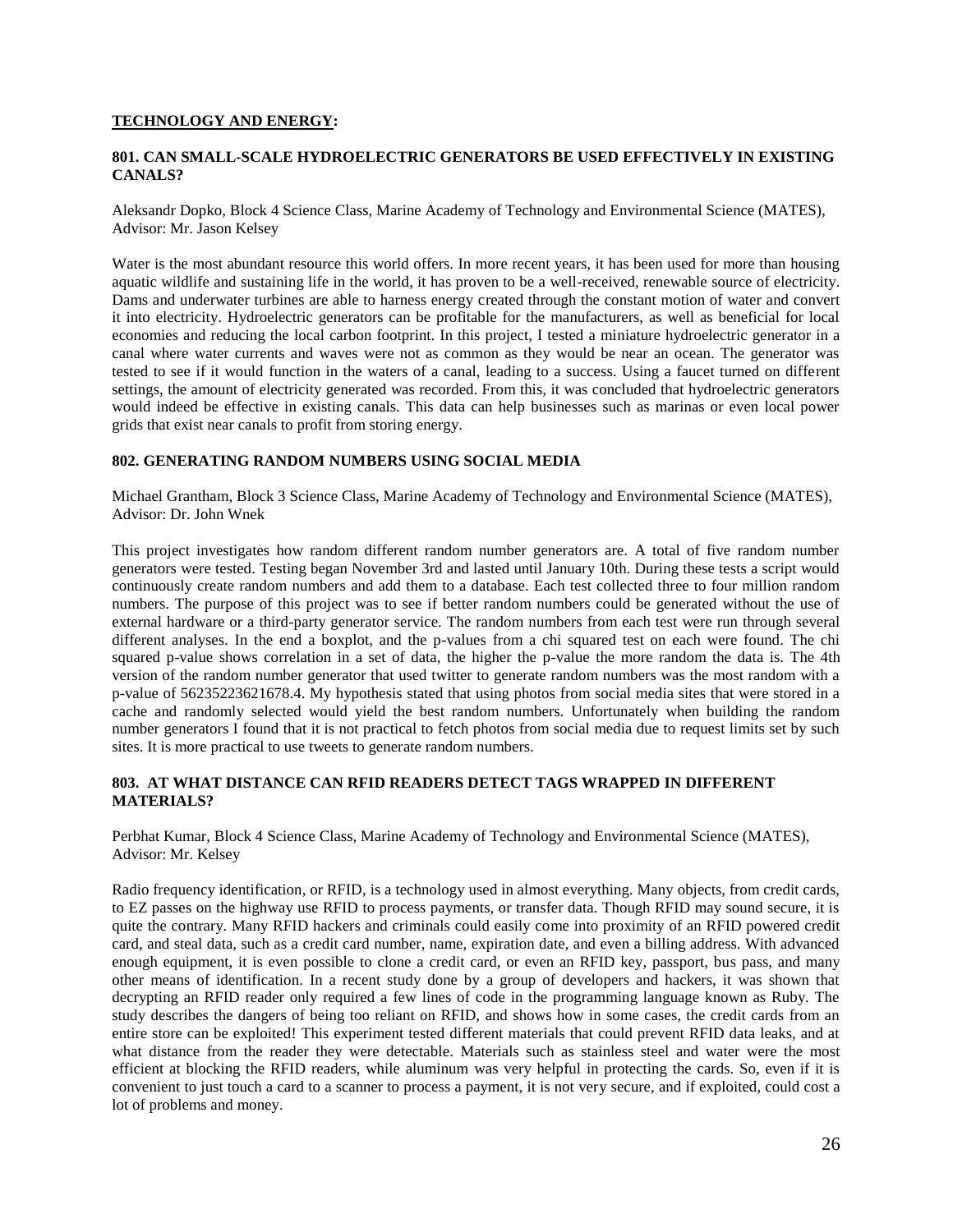### **TECHNOLOGY AND ENERGY (CONTINUED):**

### **804. DO PERSONAL ELECTRONIC DEVICES SUBMIT AN UNSAFE AMOUNT OF MICROWAVE RADIATION?**

Bryan Romanow, Block 1 Science Class, Marine Academy of Technology and Environmental Science (MATES), Advisor: Mr. Jason Kelsey

Personal devices used across the world every day emit microwave radiation. While these devices make life easier, they also may be shortening it by exposure of excess radiation. This radiation can lead to harmful effects like cataracts. This experiment is designed to test and evaluate the exposure people are experiencing from these devices. Multiple devices were observed, ranging from tablets and wireless headsets, to controllers and phones on Wi-Fi, from multiple years and manufacturers. The devices were measured inside of a Faraday cage to optimize the validity of this experiment by decreasing outside interference. The objects were placed next to a microwave leakage detector measuring from 0 - 9.99 mW/cm². Items were then tested for their emission through clothing where they would be used (laptop through jeans). The results of this experiment indicated that while many devices were below the safe 5.0 mW/cm² limit, some products exceeded this limit. The unsafe products were mainly manufactured by Apple and Microsoft and were more dangerous than newer models.

### **805. CAN AN INEXPENSIVE MICROCONTROLLER/SMART DEVICE SOLUTION SERVE AS A RELIABLE REMOTE RESIDENTIAL ENVIRONMENTAL MONITOR?**

Steven Samuel, Block 1 Science Class, Marine Academy of Technology and Environmental Science (MATES), Advisors: Mr. David Werner and Dr. John Wnek

Among the problems of owning a vacation home along the eastern coast of the U.S., the potential for mold growth and frozen pipes is an issue that needs serious consideration. One possible solution to these problems is a WIFIenabled thermostat that would allow you to monitor a home's temperature and humidity remotely. One of the more popular WIFI-enabled thermostats is the NEST™ (\$249). The NEST™ remote monitoring solution has numerous shortcomings, such as dependence on power provided by the HVAC system, the requirement of a WIFI internet connection, dependence on a proprietary web server, and the lack of back-up cellular-based SMS text alarms. With the availability of inexpensive microcontrollers and smart cellular telephones, an inexpensive remote temperature and humidity monitoring solution should be achievable and able to address the problems mentioned above. After investigating numerous microcontroller and smart phone HW/SW combinations, a Raspberry Pi™ microcontroller (Python SW) and an Android™ smart phone (RFO Basic SW) combination was selected. When this combination was connected to an inexpensive temperature/humidity sensor, testing confirmed that SMS text alarms for temperature, humidity, and system status could be reliably sent to a remote location.

### **806. LIVING OFF THE GRID**

Rachel Stadnik, Block 3 Science Class, Marine Academy of Technology and Environmental Science (MATES) Advisor: Mr. Jason Kelsey

The power grid is a connected system that carries electricity from the generators, such as nuclear power plants, to our homes in specific areas. However, when blackouts occur from power shortages and natural disasters, no one has power for extended periods of time. This leads to the question - Is it possible to live completely off of the power grid? To see if it is possible, I have constructed a miniature environment. The mini environment has one solar panel and battery, and three outputs, or loads: a car stereo, LED lights, and an auxiliary jack that can be used to charge a cellular phone. The solar panel provides unlimited energy to charge the battery, which then in turn powers the loads. This makes it possible to live 100% off of the electrical grid.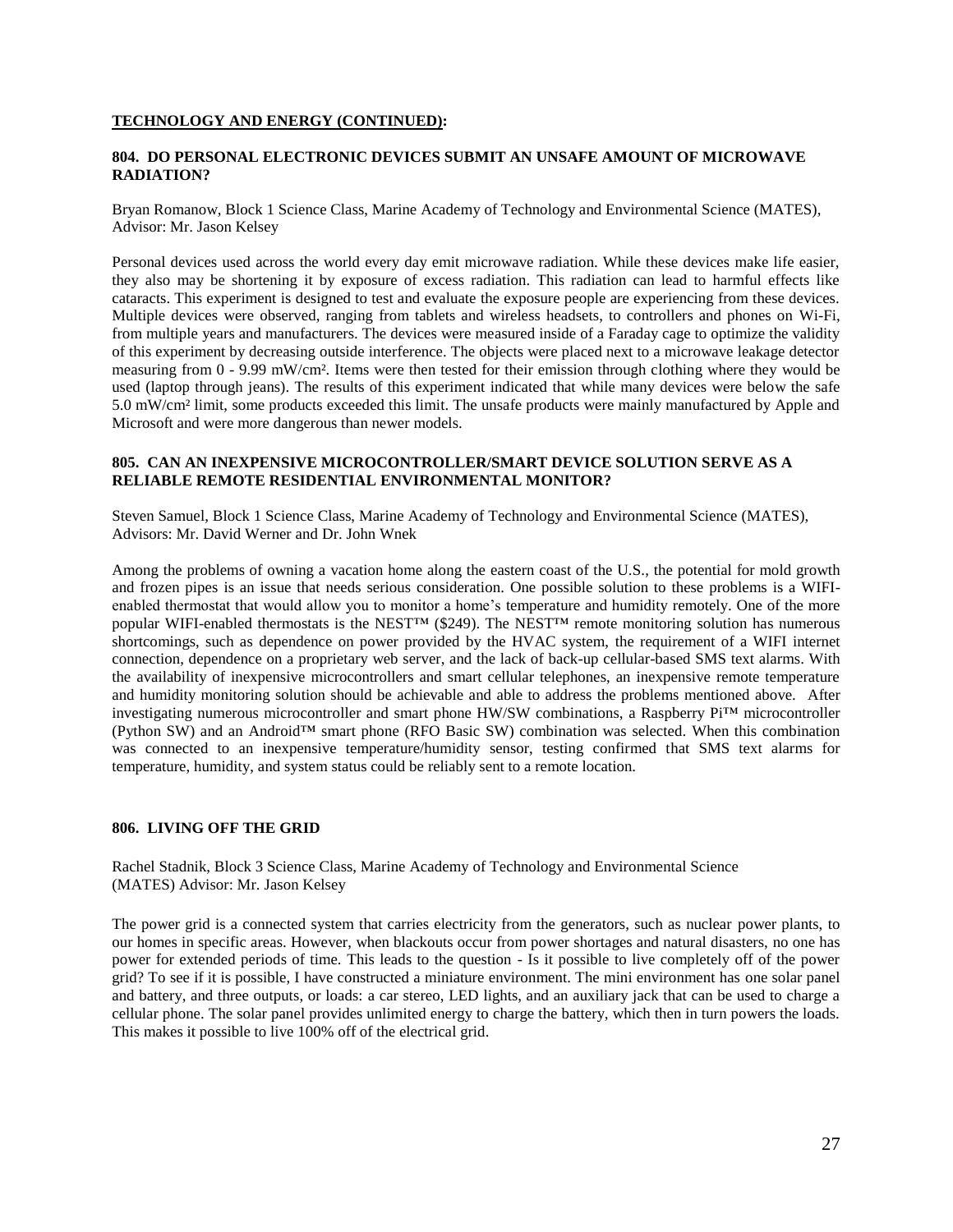### **TECHNOLOGY AND ENERGY (CONTINUED):**

### **807. HOMEMADE HYBRID POWER PLANT**

Guhan Vijayakumar, Block 4 Science Class, Marine Academy of Technology and Environmental Science (MATES), Advisor: Mr. David Werner

Several homemade versions of wave turbines and river turbines have been made and posted on the internet. However, no one has attempted to create a design of a homemade device that would have the ability to produce power in both waves and rivers. An experiment was conducted with a device made from wood, plastic, and a toy motor held together by plastic to see if it was possible to design a homemade device that could produce power in both rivers and waves. The device was first tested in a slow moving river. While the voltage output was small, it was still able to produce power. Then, the device was tested in waves albeit a small amount of power. The device was able to gather more electricity from wave action than river action. This could have been due to the fact that the river in which the device was placed in was partly frozen in ice and was also very slow to begin with. It was concluded that it is possible to design a homemade device that can produce power in both waves and rivers.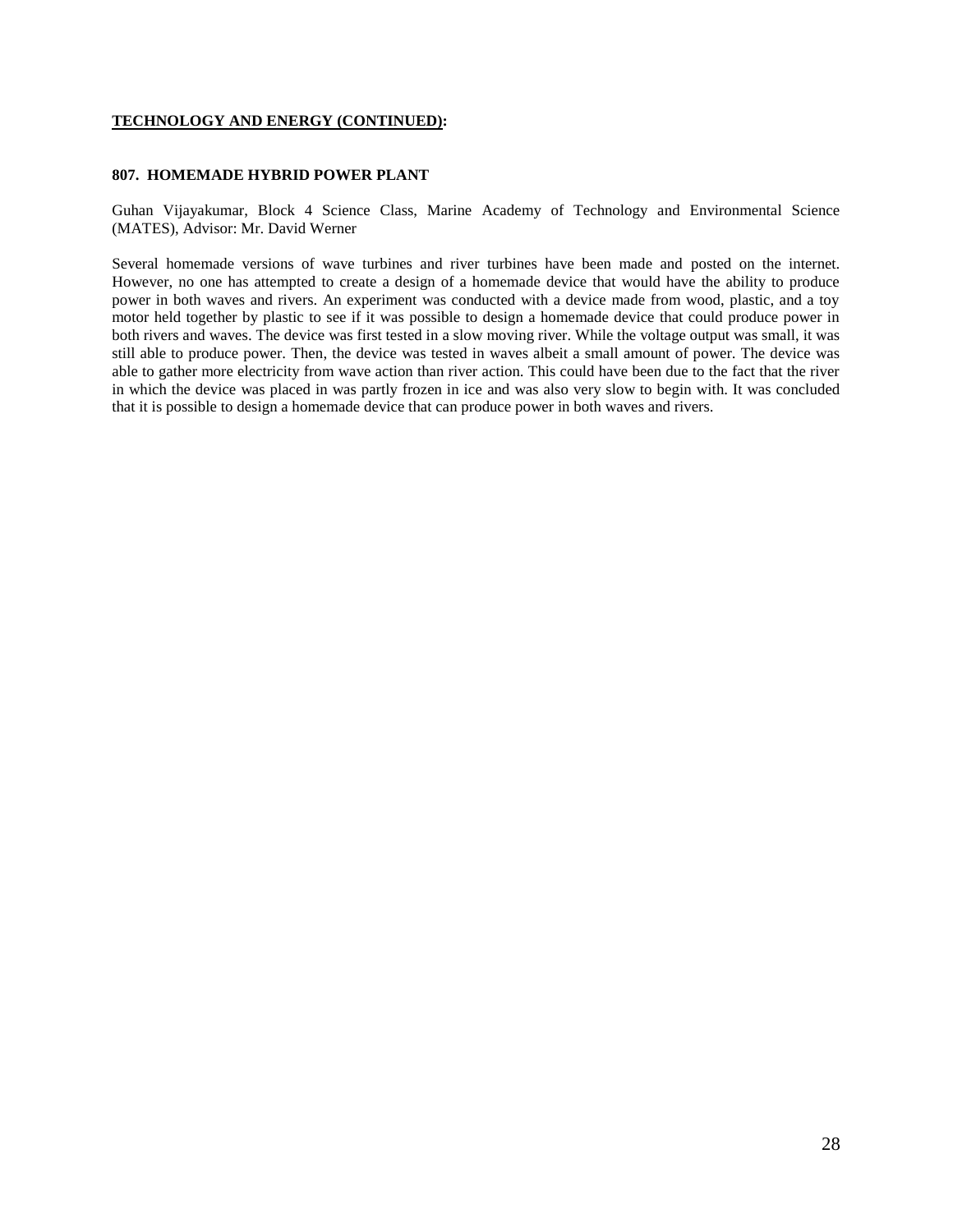### **ZOOLOGY:**

### **901. DOES THE TYPE OF SEDIMENT AFFECT THE SURVIVAL RATE OF INVERTEBRATES?**

Cynthia Gui, Block 1 Science Class, Marine Academy of Technology and Environmental Science (MATES), Advisor: Mr. Jason Kelsey

Throughout all the different bodies of water found in New Jersey, there are many different types of sediment as well. In all the different bodies of water, many different animals can be found living there, including brine shrimp. This study took adult brine shrimp (*Artemia salina*), and raised them in four different types of sediment (leaf litter, mud, sand, and gravel), to see if there was a change in survival rate. A count of remaining live shrimp in each habitat was done each day to calculate this rate. During this whole process, the brine shrimp were also fed yeast, and were kept in room temperature water. Through this experiment, it can be determined whether or not the type of sediment in different bodies of water affects the survival rate of organisms living in them. In this particular case, the brine shrimp did the best in the leaf litter.

### **902.** *CARCINUS MAENAS***: INVASIVE OR NOT INVASIVE?**

Ena Haltigan , Block 1 Science Class, Marine Academy of Technology and Environmental Science (MATES), Advisor: Mr. Jason Kelsey

Patterns in nature can lead to discoveries of habit and behavior. I observed patterns in the dietary habits of crabs in Barnegat Bay. More specifically, European green crabs (*Carcinus maenas*), black fingered mud crabs (*Panopeus herbstii*), and blue crabs (*Callinectes sapidus*). The green crabs have acted as an 'invasive' species so it can be observed if they affect the environment in a negative way or not. Studying the similarities and differences between the eating habits of these crabs can contribute to discovering which crabs are being outcompeted, which species consume food faster and in larger quantities, and how long it takes for the species to reach the food. The crabs have been given different amounts of food and time was measured to observe how long it takes for all of the food to be consumed. All crab species were placed in the same tank where their behavior for space was also observed. Some variables in this experiment include the amount of food (measured in teaspoons), the approximate size of the crabs, and how long it took for the food to be consumed. The results of this experiment can help to conclude whether green crabs should still be considered invasive, whether they are out-competing other crabs for food and space, and whether or not action needs to be taken to remove green crabs from the bay in favor of other species of crab.

### **903. EVOLUTIONARY ANALYSIS OF FISH MUSCLE PROTEINS BASED ON GEL ELECTROPHORESIS**

Jessica Intile, Block 3 Science Class, Marine Academy of Technology and Environmental Science (MATES); Advisor: Mr. Adam Sprague

Evolution is a theory presented by Charles Darwin which explains that all living organisms come from common ancestors but have experienced phenotypic changes over time. Some organisms are more closely related than other organisms depending on how recently they shared a common ancestor. Analyzing the relationship between organisms helps classify species and allows for a greater understanding of how life came to be. The relation of organisms can be shown by analyzing similarities in proteins. The evolutionary relationship of various species of fish was studied. The muscle proteins of six different species of fish were extracted, denatured, and separated through protein gel electrophoresis. The results show evidence that all six of the species studied are closely related. This experiment provides significant evidence of evolution and shows which species of fish are the most closely related.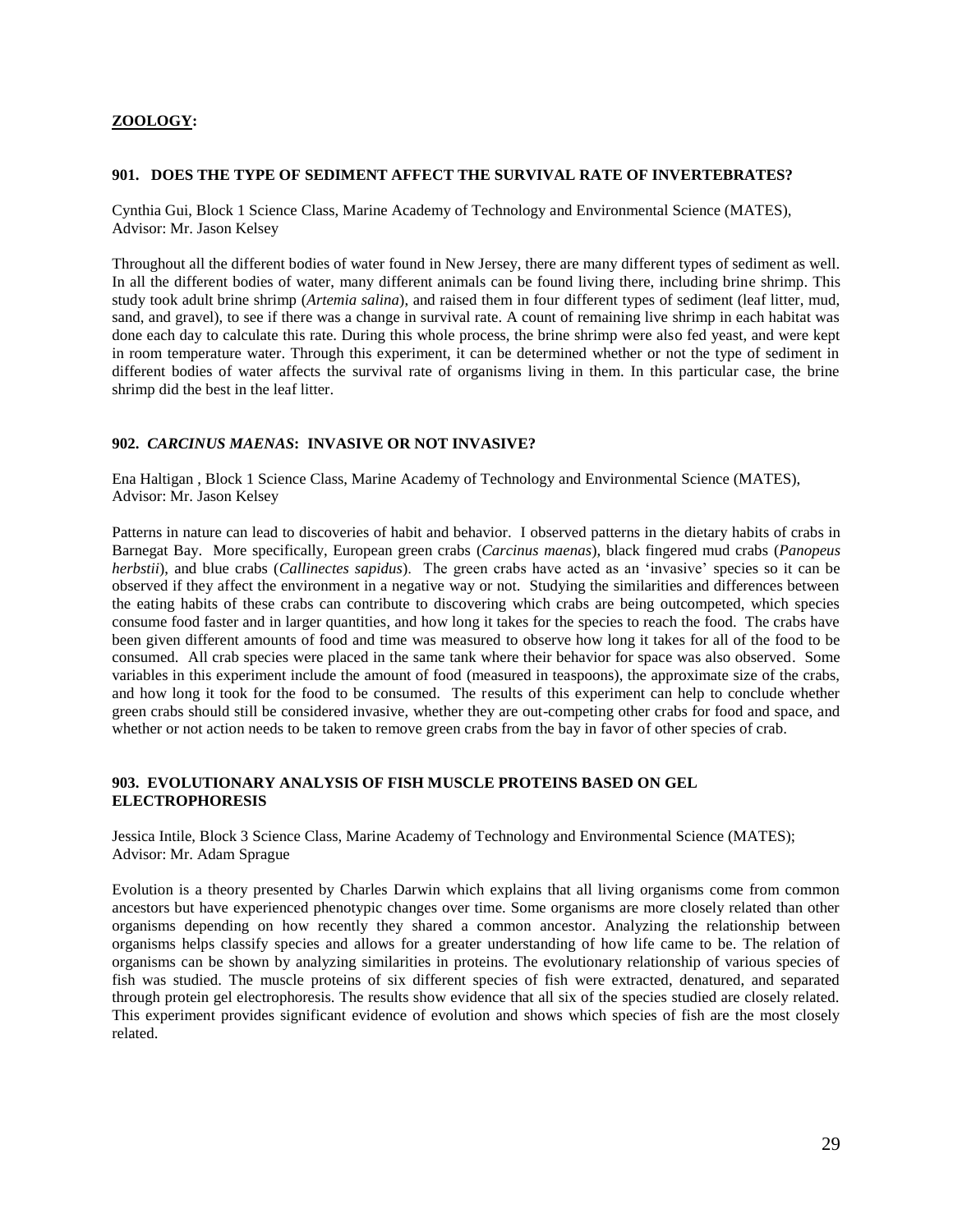### **ZOOLOGY (CONTINUED):**

### **904. DO PESTICIDES EXIST IN PRODUCTS FROM COMMERICIAL AND NON-COMMERCIAL HIVES?**

Cedric Jankowski, Block 4 Science Class, Marine Academy of Technology and Environmental Science (MATES), Advisor: Mr. Jason Kelsey and Mr. Michael Long

From the time they were brought to the Americas in the 1700s, honey bees have had a major impact on American agriculture and ecology. However, in recent years, honey bees in North America and Europe have been affected by a disorder called Colony Collapse Disorder (CCD). Attempts to diagnose CCD have traced the cause back to the use of pesticides in commercial farms and residential properties. Some beekeepers have used organic apiaries to minimize the loss of their beehives. This experiment aims to discover if traces of pesticides in samples of honey from commercial and non-commercial apiaries exist and if these pesticides actually affect the survival rates of the honeybees which produce that honey. In the experiment, three separate NIDS® ACE III-C Rapid Tests were conducted to detect a presence of pesticides in pollen and honey from a non-commercial apiary and raw honey from a commercial apiary. The results of these three tests showed that the pollen and honey from the non-commercial apiary both showed a negative result for a presence of pesticides. The raw, commercial honey however, showed a positive result for pesticides. These results were then compared to two tables of survival rates, one showing survival rates from the non-commercial apiary, and another showing survival rates for commercial apiaries throughout the U.S. The results from the 2013-2014 winter (90% survival for non-commercial and 77% survival for commercial) show that the organic apiary has greater survival rates for its honeybees.

### **905. TESTING HOW SPONGES REACT TO CHANGES IN TEMPERATURE AND SALINITY**

Sean Martin, Block 3 Science Class, Marine Academy of Technology and Environmental Science (MATES), Advisor: Mr. Werner

Sponges, such as the red beard sponge, are critical to nearly all aquatic ecosystems. They ensure that ecosystems remain healthy, and reduce the possibility of plankton and algae blooms. The experiment is based on testing how these sponges react to changes in temperature and salinity, and whether or not an extended change in weather could potentially harm sponge populations. That would inevitably lead to damage to entire ecosystems due to the increase in plankton and algae. It was hypothesized that changes in salinity would be extremely harmful, and that changes in temperature would not have much effect. Using supplies and techniques supplied by a teacher/advisor, several trials were carried out to test how these factors could affect sponges. The hypothesis was partially correct in that high salinity environments had extreme negative effects on the sponges. However, the rest of the hypothesis was incorrect, as the change in temperature also had a negative effect on the tested sponges. Low salinity environments had little to no effect on the sponges, and they remained relatively unaffected by the change in conditions.

### **906. THE EFFECTS OF CAFFEINE ON BRINE SHRIMP**

Shavani Mody, Block 1 Science Class, Marine Academy of Technology and Environmental Science (MATES); Advisor: Mr. Jason Kelsey

Caffeine, a substance consumed daily by humans, has the effects of a stimulant. It is possible that when exposed to caffeine, brine shrimp would display differences afterwards. This experiment was conducted to find out what happens when brine shrimp is exposed to different concentrations of caffeine. Caffeine is one of the pollutants/toxic substances that plays a major role in the death of brine shrimp. So this experiment is very important because it is concerned with the harmful effects of chemicals released into the environment by households in low population areas. Those areas specifically have less management programs and little or no wastewater treatment plans to control the amounts of caffeine being released into the waters. Samples of this experiment were prepared by dissolving different concentrations of caffeine in water, then mixing it with brine shrimp and saline water to see the behavior/reaction of the species. After conducting the experiment, the results showed that caffeine affects brine shrimp negatively and it is definitely not something that should be released into the waters.